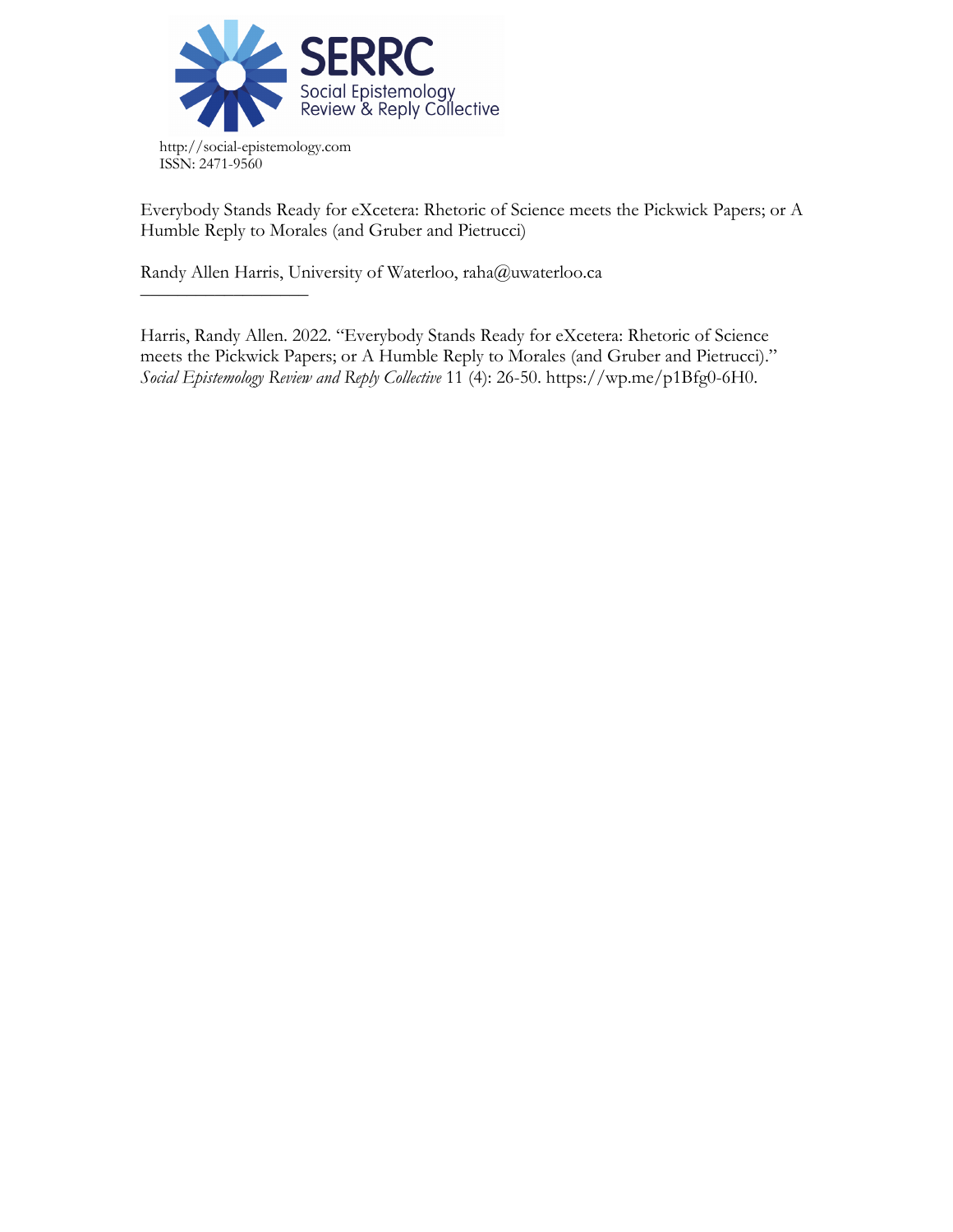

## **Installment I**

Many thanks to Alexander William Morales for continuing this dialogue, and to SERRC for this wonderful venue. I'm happy to reply to Morales and answer a few of his questions, but Jim Collier, our illustrious editor, suggested that this might also be a good opportunity to talk more generally about the future of Rhetoric of Science (RoS) studies, when—Lo! Behold! And Holy Good Timing, Batman!—another review, or rather, a tandem of two review articles, came out which focusses largely on that future, as well as the perceived successes and failures of the *Landmark Essays* volumes to properly ground that future (Pietrucci and Gruber 2022).

I couldn't be more delighted that early-career scholars are using the two *Landmark Essays on Rhetoric of Science* volumes as a platform to meditate about the field, to militate about missed representations, and to agitate for particular futures. In an extraordinarily precise sense, that is exactly what the anthologies are meant to do: support and encourage, if not provoke, RoS scholarship. So, rather than rattle on in isolation about these issues, I'll engage David R. Gruber and Pamela Pietrucci 's review article(s) here as well, alongside Morales's. <sup>1</sup> They use my volumes as an opportunity to develop their positions; using their essays, I will reciprocate.

But, I confess Dear Reader, that once I started reciprocating my keyboard heated up. When I dropped my thousands and thousands of word on our Good Editor's desk, Jim Collier was aghast. He professed to be aghast in a good way. "Great Googly Moogly!" he decried, or something like that. "It's a serial novel!" So, these reciprocations, speculations, and mediations will appear in three Installments.<sup>2</sup>

## **Introduction**

Morales and Pietrucci and Gruber use the time-honoured scholarly strategy of hypophora the title asks a question, the body provides the answer—but to very different ends. Morales asks "Why *didn't* I decide to pick a fight with Harris?" Pietrucci and Gruber ask "Where did the rhetoric of science go?" You'll notice right off the bat that the first question is largely introspective and centripetal, the second appraisive and centrifugal, and also that the second question has a big, honking thumb on the scale: the presupposition that rhetoric of science is gone.

<sup>1</sup> The format of Pietrucci and Gruber (2022) is a little unusual. *Poroi* treats it in all ways as a single article. But Gruber and Pietrucci ostensibly divide the volumes between them, Gruber focussing on *Case Studies*, Pietrucci on *Issues and Methods*, writing independently attributed but thematically interpenetrating articles (sometimes selfreferring with singular pronouns, sometimes plural), and both of them refer to the set. The collaboration is close. I will generally cite them collectively, as *Pietrucci and Gruber (2022)*, but there are also a few occasions where it seems to make more sense to site them individually, as *Gruber (2022)* and *Pietrucci (2022)*.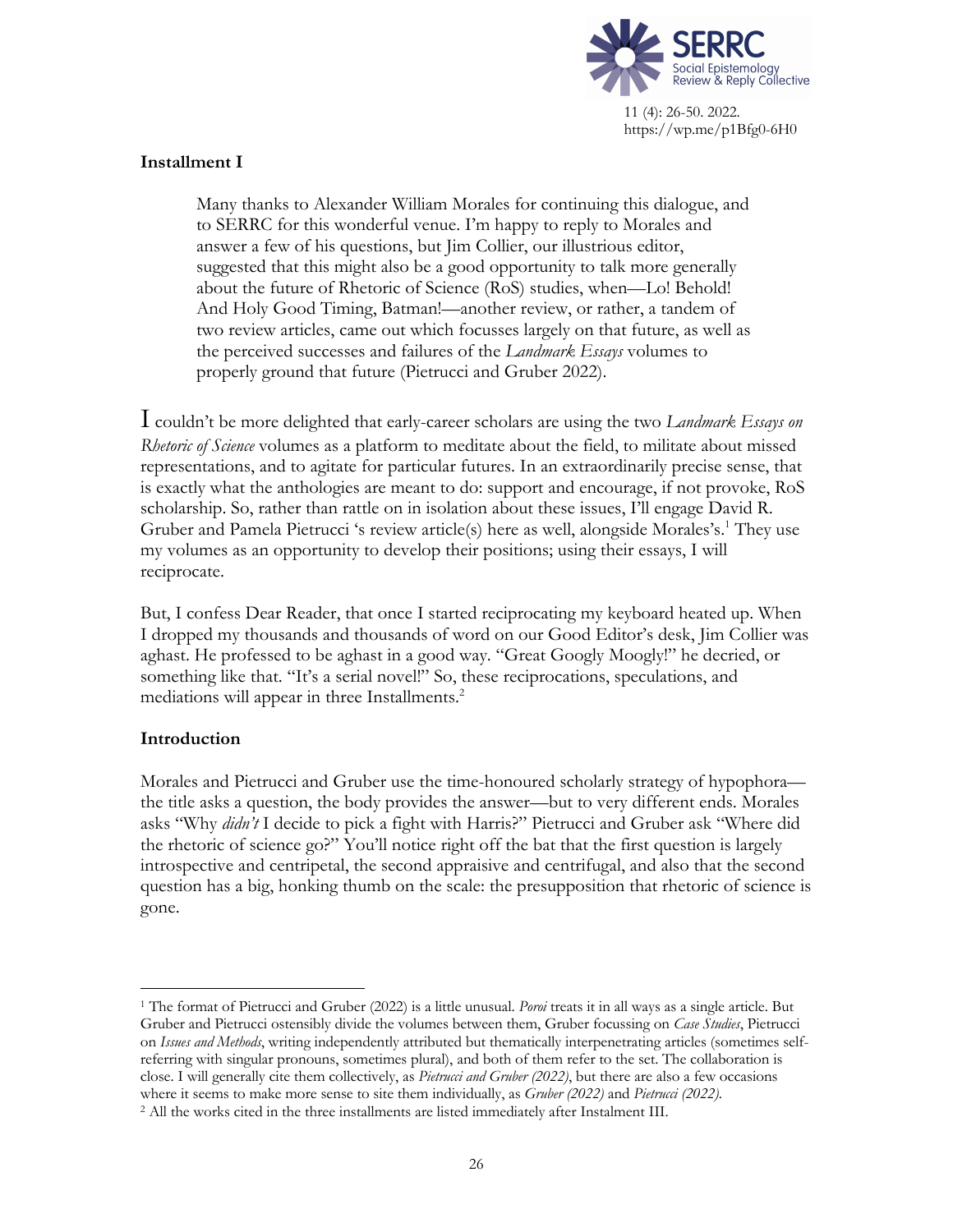### *R.A. Harris*

Morales's question ("Why *didn't* I decide to pick a fight with Harris?") has nothing to do with your Humble Narrator's internationally famous congeniality (I'm too nice a guy to pick on); nor on the converse, my rumoured pugnacity (I'm too redoubtable a battler to take a swipe at); nor even with Morales's very evident good will (he's too pleasant a guy to go looking for a scrap). Rather, it is abstract and methodological, concerning the epistemic wholesomeness of disputes. It's not about me, it's about the role of contention in scholarship and how to make one's way as a young scholar.

Enter Gruber and Pietrucci, stage left. Their question is a poke in the nose. They hold up two volumes entitled *Landmark Essays on Rhetoric of Science* and ask "Where did the rhetoric of science go?" Don't get me wrong. Pietrucci and Gruber are highly collegial, and their review is absolutely written in the service of the discipline. They aren't out for blood. But they are arguing for a vision of the future that starts with the assumption that these volumes are obsolete. So, perhaps my response to them can help to illustrate an answer to Morales's guiding question, why fight?

Gruber and Pietrucci are scholars, excellent ones, so they don't drop their presupposition on my books and walk away. They offer solid arguments, mostly around the instability of *science* as a signifier of the domain it purports to represent in RoS, the frailty of the rhetorical tradition as a foundation for studying science, the false sense of stability my two volumes assert, and the necessity of (what I would call) exogenous frameworks for buttressing rhetoric when it studies science.

Alan G. Gross comes up yet again, of course. The familiar cry of "Where's the rhetoric?" will echo through some passages, alongside the various existential crises that interogative may or may not signal, the future will always be on our minds, the role of controversy in scholarship will get discussed and performed, we will hear more about the trials and tribulations of anthologizing, and—batten the hatches!—there will be a wealth of reading suggestions.

I assume naturally that you have read the previous contributions to this dialogue—Morales's review, my response, and Morales's further commentary—or you probably wouldn't even be here. Now, I know you're busy and we really appreciate the time that you have spared for us here (me and all the proxies I implicate), but I'm going to ask you, Dear and Sagacious Reader, to inform your sagacity a little further yet: please read Pietrucci and Gruber (2022) before proceeding. I'll be here when you get back. There's always the chance that you'll find their articles utterly crushing and won't see the need to come back. I'll take that risk, firstly because it is an excellent probing of the field by our best and brightest which anyone interested in RoS in particular and Science Studies more generally should read anyways, but secondly because it will help to hold me accountable, so you can tell if I am representing their claims reasonably and judge my responses accordingly. It's never good to get only one side of an argument.

First, however, about those landmarks ...

# **Landmarks Galore!**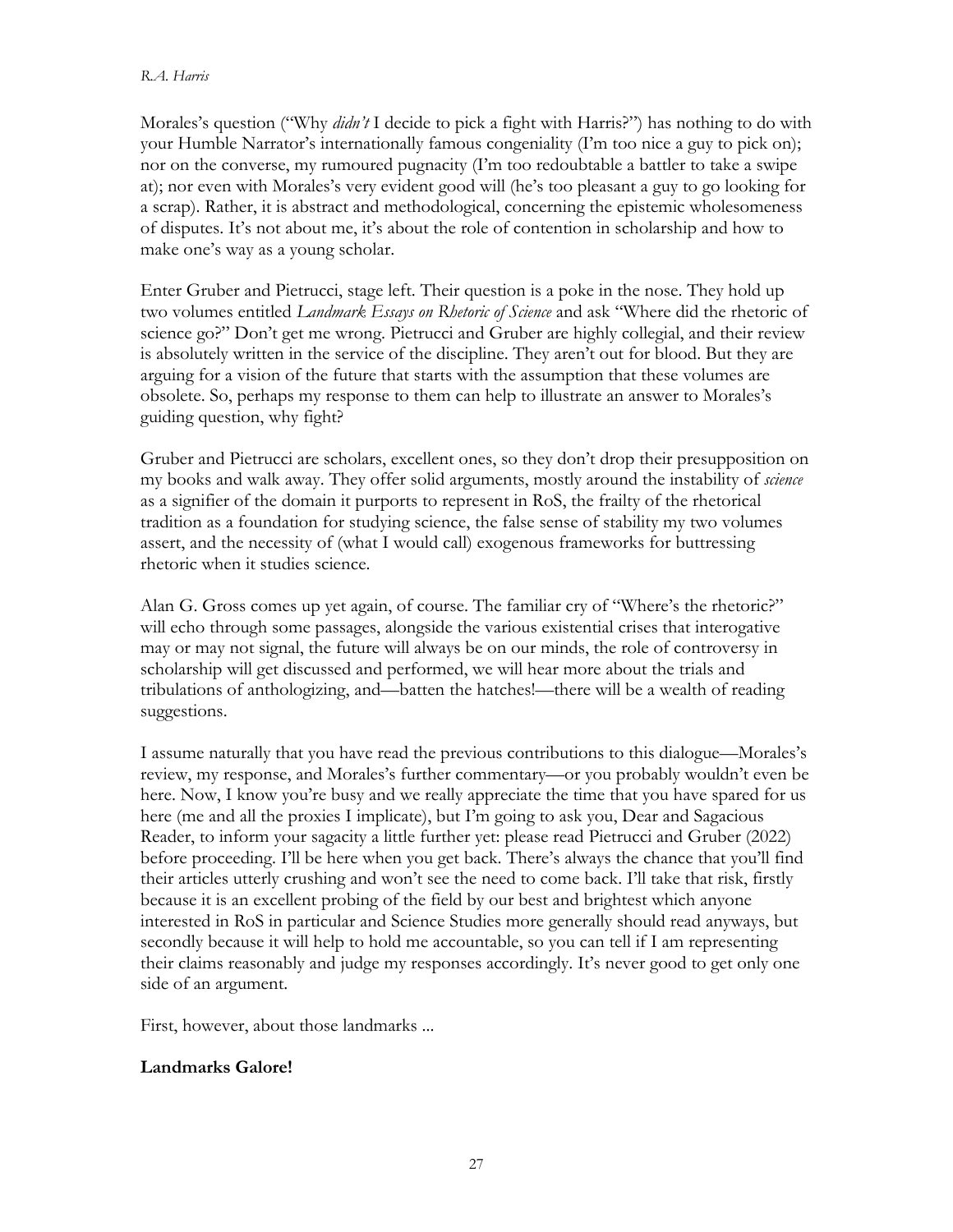

As one would expect from such a review, Gruber and Pietrucci engage extensively in that wonderful sport of Armchair Anthologizing. As the relevant Behind-the-Bench Anthologizer, it is hard not to take some umbrage, but I will put most of the umbrage where it belongs, in a footnote, <sup>3</sup> and content myself in the body here with giving an extra shout out to the excellent essays they admonish me for omitting (full references at the end of Installment III): 4

• Valeria Fabj and Matthew J. Sobnosky (1995), AIDS activism and the rejuvenation of the public sphere;

<sup>&</sup>lt;sup>3</sup> As the following list indicates, they are mostly concerned with omissions, Gruber predominantly with the omission of articles on medical science in *Issues and Methods* ("[the] Rhetoric of Health and Medicine is largely absent;" Gruber 2022, 8), Pietrucci with the omission in *Case Studies* of what she calls "the external approach to RoS," which she associates most fully with the Public Understanding of Science; Pietrucci 2022, 14). Gruber is certainly right. In fact, even that *largely* can be removed. Aside from some very peripheral mentions throughout, as I note in the introduction, "the entire domain of medical science is absent;" Harris 2020a, x). But Pietrucci, in my construal of the terms, is quite wrong. Waddell's (2020/1990) study of the Cambridge Experimentation Review Board hearings on recombinant DNA research is the landmark in this area, alongside which certainly belong Weaver (2018/1953), for historical provenance, Reeves (2018/1992), for its focus on the major public health crisis of the latter 20th century, HIV/AIDS, and Mehlenbacher and Miller (2018/2017) for its extension to emerging internet genres—as do all of them for their outright excellence. They make up the section entitled "Public Science." Leah Ceccarelli's (2018/2011) "Manufactured scientific controversy: Science, rhetoric, and public debate" is also included in another section. (By the way, Pietrucci rightly chides me for including it in that section—"Conflict in Science"—noting that Ceccarelli's whole point is that the conflicts she examines *do not occur at all in science*; that the appearance of conflict among scientists is manufactured for anti-scientific purposes (Pietrucci 2022, 16-17). Here we see another how-the-sausages-are-made aspect of anthologizing of the sort that I mention in my first response to Morales, "X marks the spot" (Harris 2021). The fact is that Ceccarelli's article was too good and too influential to leave out, but I couldn't justify bumping Mehlenbacher and Miller's piece from "Public Science," which was too recent to really qualify as a landmark but which dealt which the influence of the internet on science, a landmark shift in terms of genre theory, a landmark methodology, and which I trust time and citations will ratify as 'true' landmark; too, Pietrucci commends me for including it (Pietrucci 2022, 16). Thus, I manufactured a rationale for including Ceccarelli's article in "Conflicts.") Again, while Gruber is certainly right about the absence of Health and Medicine, and absolutely right to bring it up in a discussion of *Landmark Essays* and the future of RoS, I am a bit disappointed he didn't acknowledge my explicitly presented reasoning about the omission, leaving the impression the lack of health and medicine articles was through negligence, or perhaps my out-of-touchness with contemporary RoS, rather than a principled choice of my anthology strategy. What I say in the preface is that I have omitted Rhetoric of Health and Medicine articles in *Issues and Methods*, "because it has effectively become its own brilliant subfield, one that deserves a *Landmark Essays* offering of its own" (2020a, x). One can disagree with that reasoning. I am frankly a bit uneasy about it myself, but I had to make hard decisions on selection criteria, with only a few hundred pages to work with, and I bit the bullet. So, Gruber can disagree with my rationale, as he does, but not mentioning the rationale at all borders on the discourteous. Similarly, Pietrucci seems to overlook my selection criteria for the second edition of *Case Studies*, which was to keep every section intact from the first edition but to add a single post-1997 article to each. Again, the reasoning can be rejected, or an argument for a different addition to "Public Science" than Mehlenbacher and Miller (2018/2017) might be offered, but ignoring my rationale is bad form. Oh, and one more piece of the sausage: Pietrucci identifies Jeanne D. Fahnestock's wonderful (1987) "Accommodating science: The rhetorical life of scientific facts," as a landmark that should not have been overlooked. She's right, but I opted for Fahnestock's (2020/1989) "Arguing in different forums: The Bering crossover controversy" in the first edition, which contains many of the same arguments and observations, in large part because it more fully fits the case study genre.

<sup>4</sup> While all of these are mentioned in Pietrucci and Gruber, not all of them appear in their Works Cited list.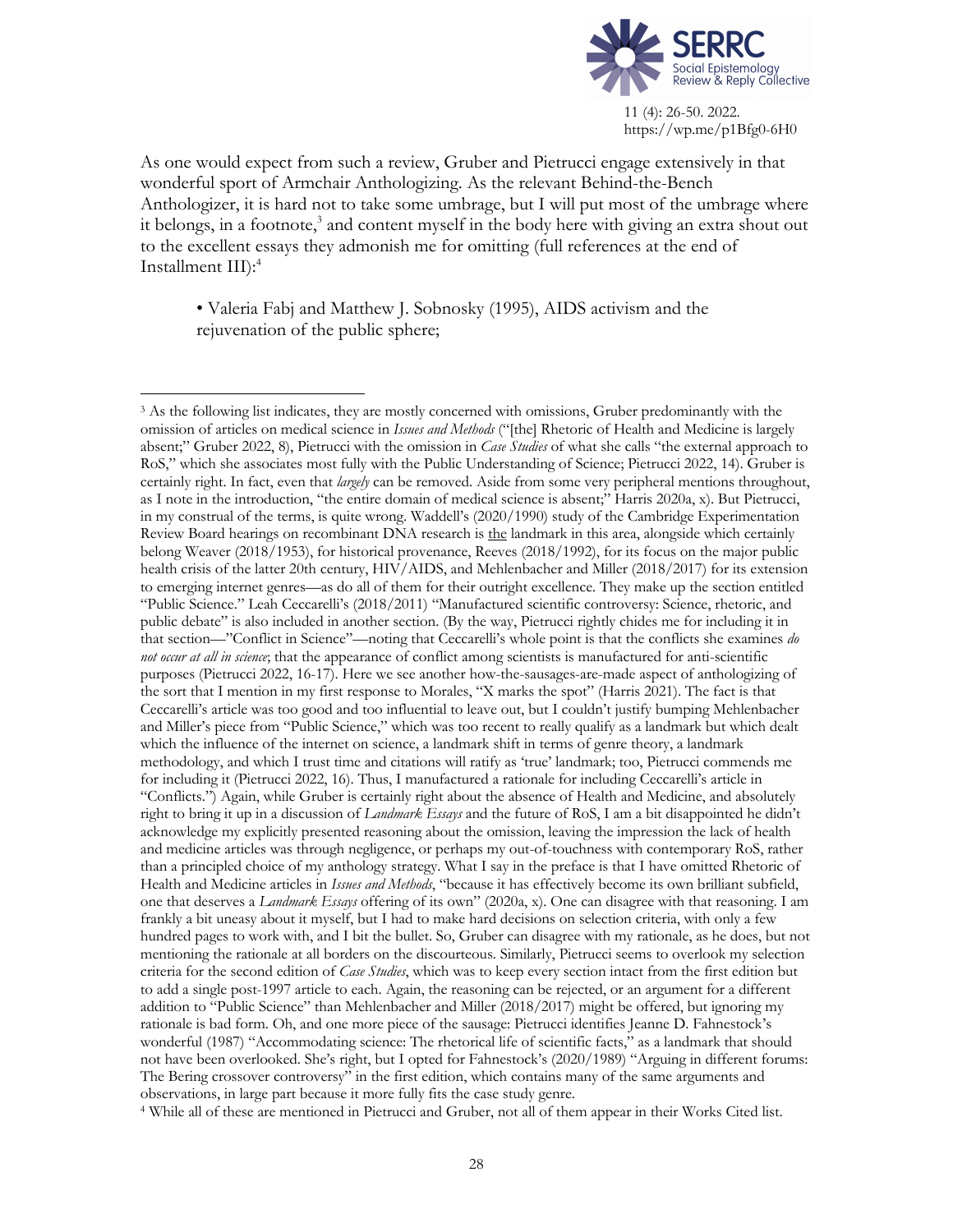• Jeanne D. Fahnestock (1998), Accommodating science: The rhetorical life of scientific facts;

• S. Scott Graham and Carl Herndl (2013), Multiple ontologies in pain management: Toward a postplural rhetoric of science;

• Debra Hawhee (2015), Rhetoric's sensorium;

• Leo R Chavez, Belinda Campos, Karina Corona, Daina Sanchez, and Catherine Belyeu Ruiz (2019), Words hurt: Political rhetoric,

emotions/affect, and psychological well-being among Mexican-origin youth;

• S. Scott Graham and Lynda Walsh (2019), There's no such thing as a scientific controversy;

• Pamela Pietrucci and Leah Ceccarelli (2019), Scientist citizens: Rhetoric and responsibility in L'Aquila; 5

• Diane Marie Keeling, Patricia Garza, Charisse Michelle Nartey, and Anne-Ruxandra Carvunis (2020) The recalcitrance and resilience of scientific function;

• Pamela Pietrucci (2020), Blasting for science.

I don't endorse each and every one of these suggestions with the same enthusiasm as do Pietrucci and Gruber, though not for reasons of quality (they are all quite wonderful), but I *do* endorse them and I considered several of them seriously for inclusion, leaving them aside with some regret. I especially rue not being able to find room for Graham and Herndl (2013), because it is very good, because it implicates important issues in a way I am happy to hereby designate *landmark*, and because it would have given me the opportunity to pick a bone with them about their misrepresentation of Harris (2005), *Rhetoric and Incommensurability*. <sup>6</sup> Many of these suggestions were published too late for either volume, of course, but all of them are absolutely worth your attention and several of them are stellar.

<sup>5</sup> If you really want to have some fun, check out Feldbacher-Escamilla (2019, 2020), DeVasto (2020), and Pietrucci and Ceccarelli (2020) as well.

<sup>6</sup> OK, while we're on the subject, I'll pick that bone here. Graham and Herndl are largely accurate and respectful in the way they describe my apparatus, but they seem to misconstrue my claims about it—perhaps willfully, since it gives them a useful foil, though perhaps I am just unclear in the essay they invoke (the introduction to Harris 2005). Maybe it isn't sufficiently apparent there what I regard as the 'true' situation with incommensurability in science with respect to how the historical, sociological, philosophical, and sometimes rhetorical literature (at least prior to 2005) treats incommensurability in science. The elaborate taxonomy I offer and the incommensurometer (the first concerned with categories, the second with degrees) are ways of diagnosing scientific misalignments that are called *incommensurable* in that literature, not ways of diagnosing scientific practice. The apparatus identifies zones where compatibilities, adjustments, and mutual benign neglect can be pursued, not where irresolvable blockages lie. My stance, and the stance of all the contributors to that volume except Gross, is that incommensurability is artifactual—a product not of symbolic constructs (such as theories), still less of methods and practices, but of the unwillingness of (some) scientists; "not of theories (things), but of theorists (people)" (Harris 2005, 92). Graham and Herndl, though, offer a multiple-ontologies model as an "alternative to incommensurability" (Graham and Herndl 2013, 104). In effect, they argue that incommensurability does not (or perhaps need not) really exist. They argue that point convincingly and empirically by noting how in both the RoS and the STS literature there are numerous examples of crossdisciplinary collaboration that could not happen if incommensurability was a thing, and by their own rich case study of the Midwest Pain Group (MPG). They find that "practical strategies of alignment, incorporation, coordination, and calibration describe a flexible repertoire of rhetorical processes ... [that] provide the members of the MPG with professional and rhetorical resources to develop alliances across disciplines, to work together toward a new language to describe pain (Graham and Herndl, 2011), and to integrate different forms of practical pain management" (Graham and Herndl 2013, 122). Bingo, bango, boingo! That is precisely the argument of Harris (2005). Graham and Herndl identify exactly the sorts of tools and techniques that are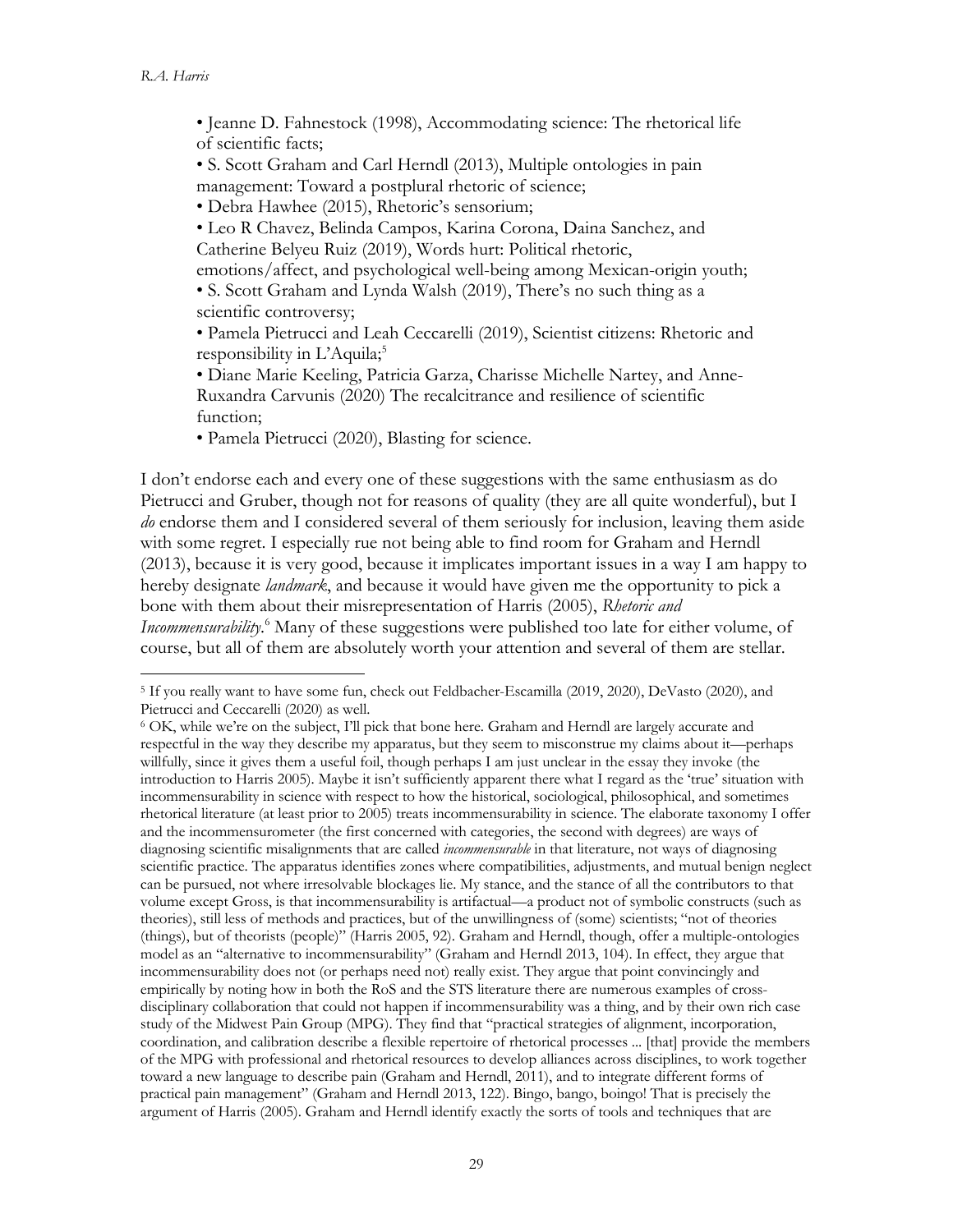

Frankly, I wouldn't mind sitting in that armchair for a spell myself, budgets and page-counts and quasi-arbitrary selection criteria be damned. So here are a few essays I would have liked to see in one or the other of the *Landmark* volumes:

- Don Geiger (1958), Rhetoric and science: Notes for a distinction;
- James A. Kelso (1980), Science and the rhetoric of reality;
- Wilda Anderson (1989), Scientific nomenclature and revolutionary rhetoric;
- Lynette Hunter (1991), Rhetoric and Artificial Intelligence;
- Dale L. Sullivan (1991), The epideictic rhetoric of science;

• Marouf Hasian, Jr. and Earl Croasmun (1992), The legitimizing function of judicial rhetoric in the eugenics controversy;

• Heather Brodie Graves (1995), Rhetoric and reality in the process of scientific inquiry;

• Celeste M. Condit (1996), How bad science stays that way: Brain sex, demarcation, and the status of truth in the rhetoric of science;

• Elinor Ochs and Sally Jacoby (1997), Down to the wire: The cultural clock of physicists and the discourse of consensus;

• Catherlne F. Schryer (1999), Genre time/space: Chronotopic strategies in the experimental article;

• Philip C. Wander and Dennis Jaehne (2000), Prospects for 'a rhetoric of science';

• Nathan Crick (2004). Conquering our imagination: Thought experiments and enthymemes in scientific argument;

• Marie Secor and Lynda Walsh. (2004), A rhetorical perspective on the Sokal hoax: Genre, style, and context;

• Marouf Hasian, Jr. (2004), Transnational genome debates and the return of eugenics;

• John Angus Campbell (2005), The "anxiety of influence"—hermeneutic rhetoric and the triumph of Darwin's invention over incommensurability.

• Jeanne D. Fahnestock (2005), Cell and membrane: The rhetorical strategies of a marginalized view;

• Jeanne D. Fahnestock (2005), Rhetoric of science: Enriching the discipline

• Judy Z. Segal (2007), lIlness as argumentation: A prolegomenon to the rhetorical study of contestable complaints;

• Celeste M. Condit (2008), Feminist biologies: Revising feminist strategies and biological science;

• Colleen Derkatch (2008), Method as argument: Boundary work in evidence-based medicine;

• Jordynn Jack (2009), A pedagogy of sight: Microscopic vision in Robert Hooke's *Micrographia*;

deployed when scientists and practitioners are willing to work together, which is what I call for there (and what several of its essays demonstrate). 'Incommensurability' in the terms of Harris (2005) is a family of rhetorical moves to dismiss and undermine rival positions, strategically or instinctively, not a theory of scientific practice that precludes calibration, coordination, alignment, or other methods of scientific cooperation.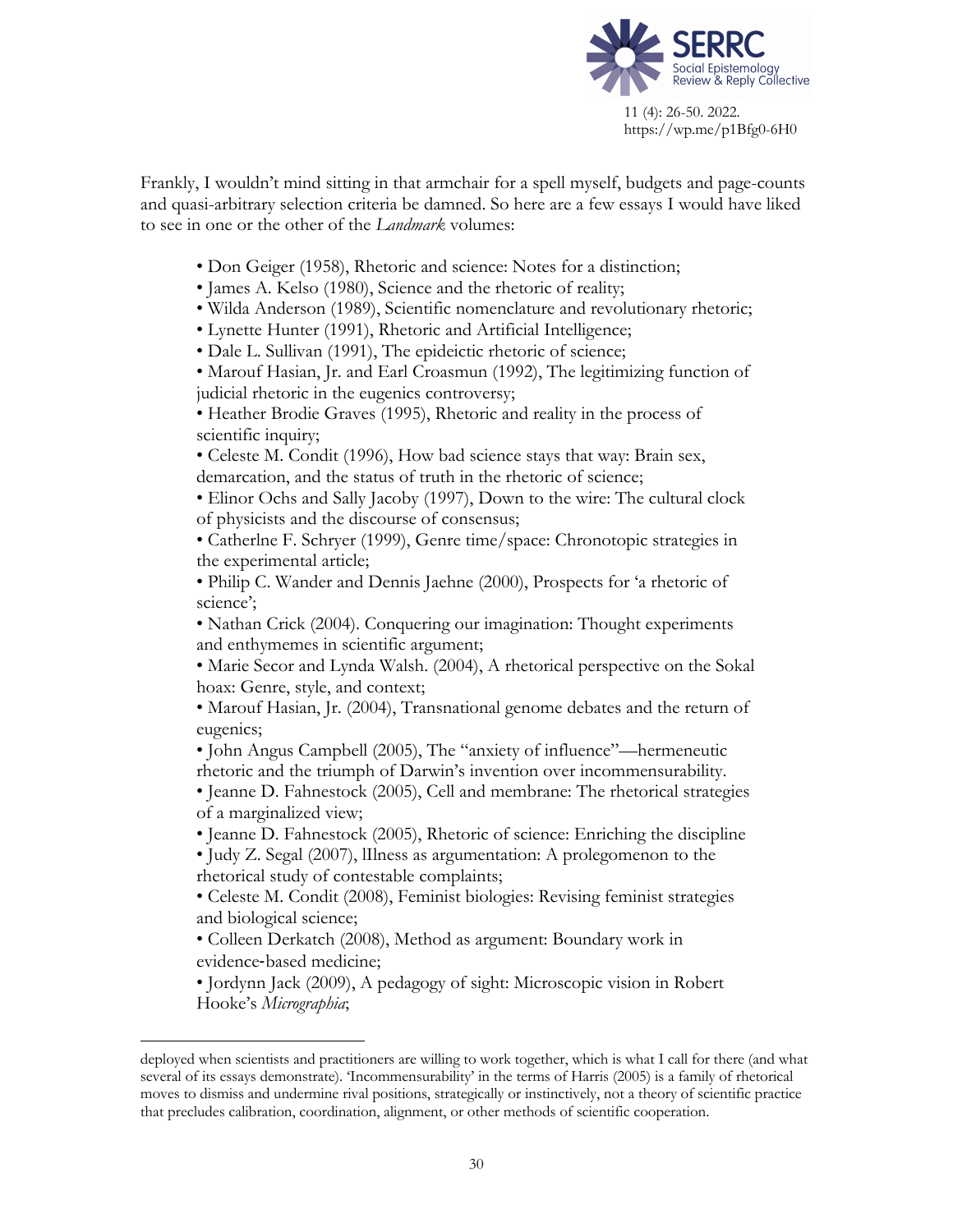• Carolyn Skinner (2009), "She will have science": Ethos and audience in Mary Gove's *Lectures to ladies;*

• Carol Reeves (2011), Scientific visuals, language, and the commercialization of a scientific idea: The strange case of the prion;

• Kathryn M. Northcut (2011), Insights from illustrators: The Rhetorical invention of paleontology representations;

• Simon Locke. (2013), Colouring in the "black-box": Alternative renderings of scientific visualisations in two comic book cosmologies;

• Celeste M. Condit (2013) "Mind the gaps": Hidden purposes and missing internationalism in scholarship on the rhetoric of science and technology in public discourse;

• Blake Scott, Judy Z. Segal, and Lisa Keränen (2013), Rhetoric of health and medicine: Inventional possibilities for scholarship and engaged practice;

• Jennifer Clary-Lemon (2019), Persuasive movement: The rhetoricity of things.

All of these essays were considered for the books (as were, again, a few from Gruber and Pietrucci's list(s)), with some of them very near misses indeed. We can rehearse the reasons I wanted to include them quickly enough—they are very good, each with significant contributions to the development of the field—but we can't revisit each of my individual decisions for why I eventually decided to leave them out in favour of one or another of the essays that did end up in the volumes (though some of pressures behind that reasoning are no doubt rather obvious, such as the second-edition strategy of *Case Studies*, which only allowed for four new essays).

It is worth commenting on a few choices however, particularly on my exclusion of Segal (2007), Derkatch (2008), Graham and Herndl (2013), and Scott et al (2013), all of which implicate the rhetoric(s) of health, wellness, and medicine, a very significant domain of contemporary science. The omission of this domain is one of the most prominent ways in which Gruber points out how the "present [in rhetorical scholarship] is not always very harmonious with the history showcased in [the *Landmark* volumes]". The lack of essays concerning the rhetoric(s) of health, wellness, and medicine is part of a broader pattern of exclusions for which Gruber indicts the *Issues and Methods* volume in particular.

We will get to that broader argument shortly, but I do want to plead for an independent *Landmark* volume that would compensate for health and medicine exclusions here (as I suggest in the *Issues and Methods* preface; Harris 2020a, x). In fact, I have encouraged the series editors to solicit such a volume, and even lobbied a couple rhetoricians of health and medicine to propose such a volume, but it has not yet come about. So, I turn to you, Dear Reader. There are some good collections of such work, including Heifferon and Brown (2008), Melonçon and Scott (2017), and Melonçon et al (2020), as well as important monographs, including Keränen (2010), Graham (2015), Derkatch (2016), and the groundbreaking Segal (2005); there is even a dedicated journal*, The Rhetoric of Health and Medicine.* But there still is no *Landmark Essays* volume yet. There are lots of arguments to be had over canon formation and maintenance, but my own view is that canons are absolutely essential for grad students and junior scholars, so that they can get a steady foothold on the field and make their way in part by contesting and reconfiguring that canon as their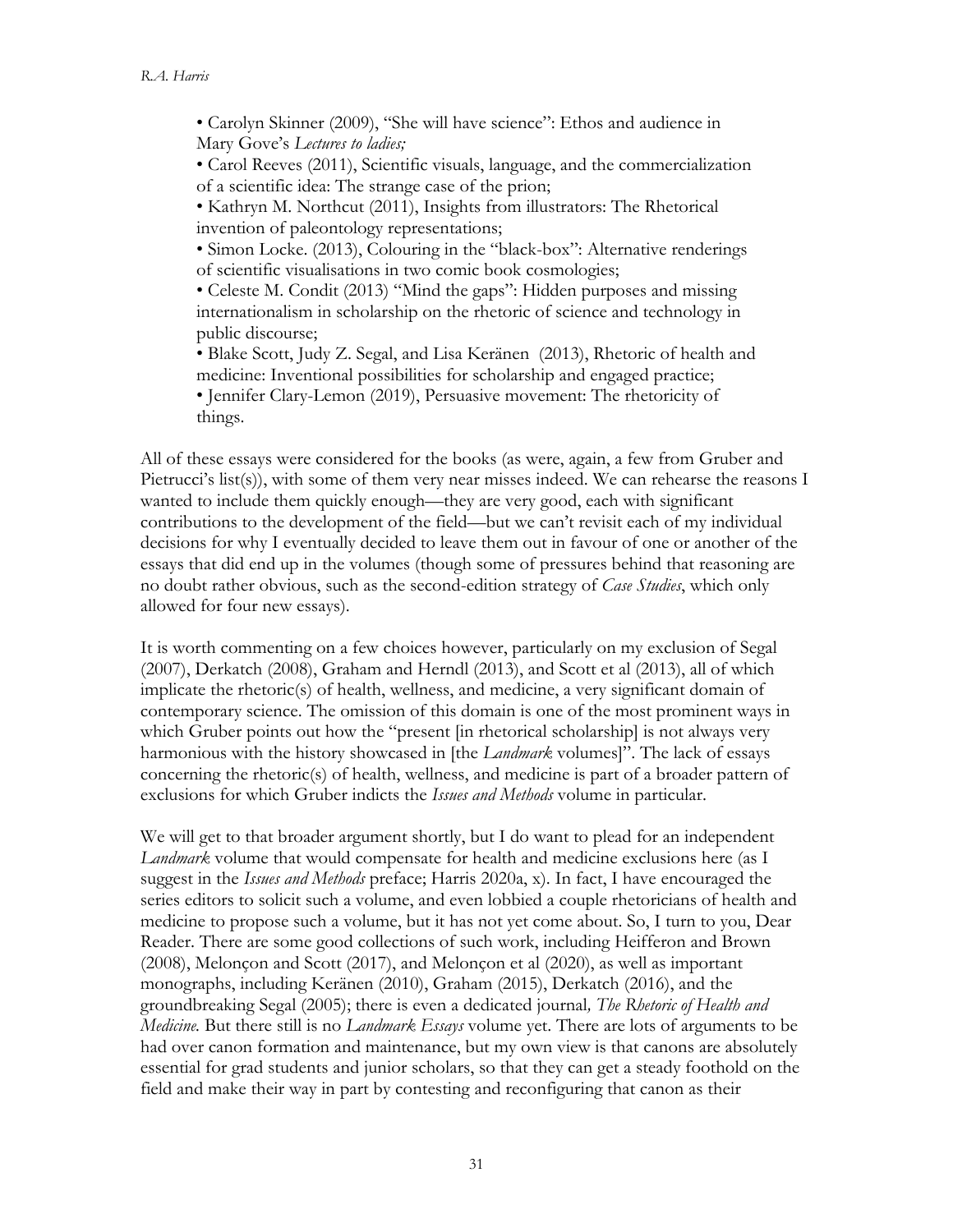

scholarship develops (Pietrucci and Gruber 2022 is, as it should be, partially in the business of canon contestation.)

If you feel this oversight, the lack of landmark curation for rhetoric of health and medicine as keenly as Gruber and I feel it, please propose a volume to the folks at Routledge/Taylor and Francis.

Pietrucci and Gruber also lament the lack of diversity and inclusiveness among the voices in my two anthologies (2022, 5), lamentation I feel keenly myself. Gruber and Pietrucci are not only right to express their dissatisfaction and disappointment on this front, but, like all of us, *obligated* to do so. The more this issue is raised, the more scholars like me are held accountable, the people assembling collections like these, the healthier it is for the discipline and the stronger our chances of achieving the greater diversity of voices we all desire. My generation is certainly responsible for the current (but finally, slowly fading) lack of diversity in the academy overall and rhetoric specifically.<sup>7</sup> Some of us, I know, have made efforts, as departmental officers, as referees, in the classroom, on hiring committees, and so on, to attract, support, and nurture diversity. But we have been notably unsuccessful.

As an index of just *how* unsuccessful we have been, one might look not just at the relatively narrow range of scholars included in the *Landmark Essays* volumes (texts drawn largely from the past), but even at Pietrucci and Gruber's citations. To the best of my knowledge there are only two Persons of Colour among the authors and co-authors they cite, and one of them is the scholar whose arguments they directly leverage in their call for inclusion (Darrel Wanzer-Serrano's important 2019b arguments in "Rhetoric's rac(e/ist) problems," to which we can add the other pieces in the special number it introduces, Wanzer-Serrano 2019b). On the brighter side of this question, however, we have Alexander William Morales. We can all hope that he becomes a leading voice in the field, and support that hope in whatever ways we can. Equally, we have Jim Collier, who, as the SERRC editor, is a gatekeeper making a point of holding it open to promote diverse voices like Morales's.

By the way, speaking mostly to the Youngling Dear Readers, if you're looking for sites for your own RoS work, you could do worse than *Social Epistemology* and SERRC, home not only to this bracing discussion but to exemplary work by venerables like Alan G. Gross (1994), James Zappen (1994), Philip C. Wander [and Dennis Jaehne] (2000), Carl Herndl (2016), and Leah Ceccarelli ([Pietrucci and] 2020), venerables-in-the-making like Colleen Derkatch (2008), Rob Danisch and Jessica Mudry (2008), and Ashley Rose Mehlenbacher ([Moriarty and] 2019), and venerables-on-the-horizon, like Devon Moriarty (2019, [and Mehlenbacher]

<sup>7</sup> Sticking this in a note so as not to skew the discussion away from equity-seeking racialized groups: I will point out that my generation inherited not only a white supremacist, but also a classist, patriarchal, and heteronormative profession as well, and that significant inroads have been made in the latter three categories. This is not to claim any credit for the profession in some abstract way or for the white cis males who predominantly populated it three decades back—the inroads were overwhelmingly made by working-class, female, and LGBTQ+ scholars themselves, finding or making space in the academy—just to observe that equity and diversity has not been wholly stalled over the last several decades, and also to be acknowledge that RoS has its share of pathbreakers in this regard, including Mount Rushmore RoSers, Carolyn R. Miller, Jeanne D. Fahnestock, and Celeste M. Condit.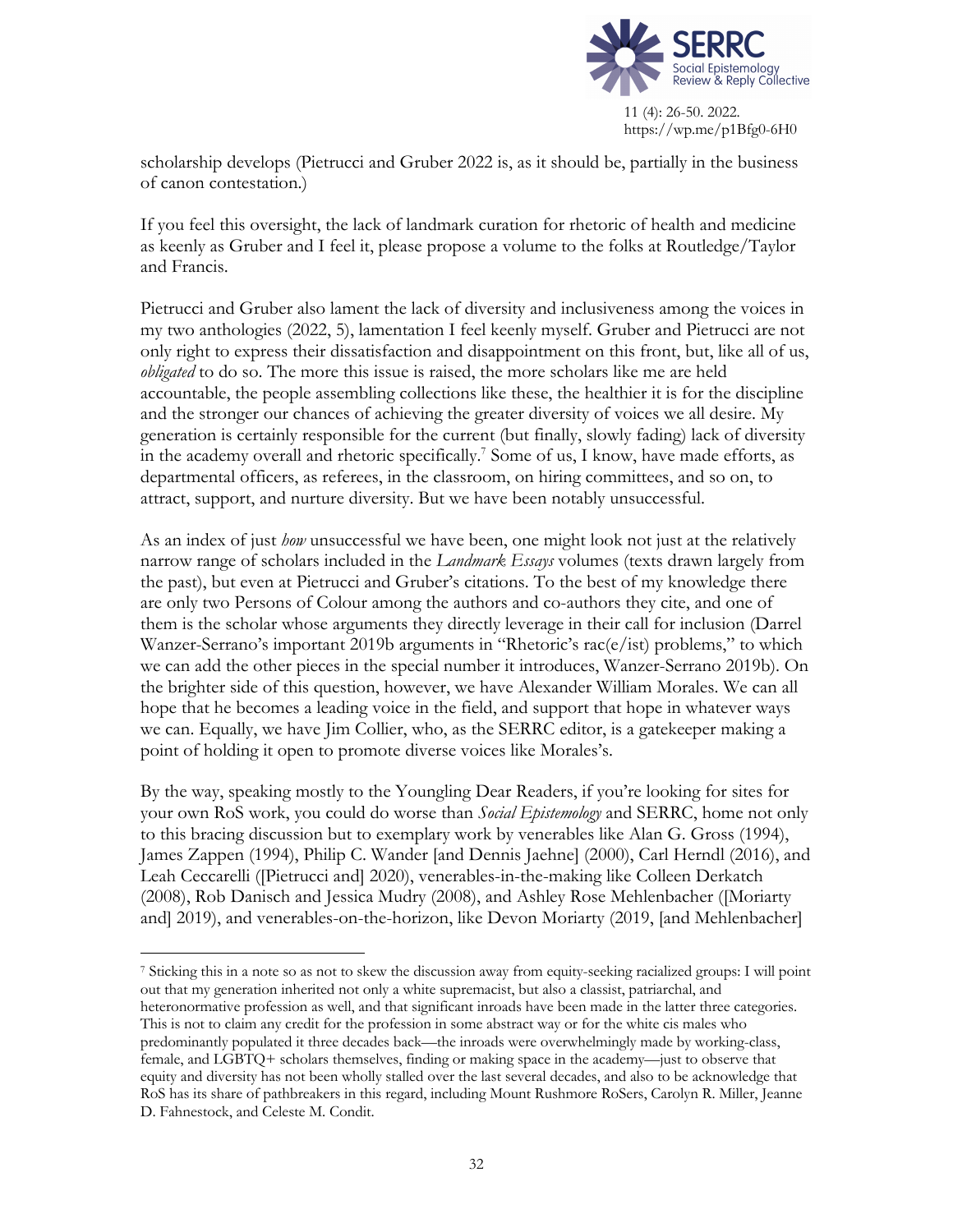### *R.A. Harris*

2019), Pamela Pietrucci ([and Ceccelli 2019), and of course Alex William Morales (2021, 2022).

And now for that broader argument, ...

Oh, wait, the word count is up. See you in the next installment.

## **Installment II**

In our first Pickwickian installment, we reconnected with Alex William Morales and met Pamela Pietrucci and David R. Gruber, hearing some of their allegations of a crisis-riddled, fractionating Rhetoric of Science and their (muted, courteous) suggestions that the *Landmark Essays* volumes are prefractionation scholarly relics, allegations to which your Humble Narrator was starting to respond before he got distracted reading suggestions. In this, our second installment, he finally gets down to addressing that fractionation, where we will find him, as often we do, engaging in a little history. We will also see him blundering about, looking behind curtains and under rocks trying to find out, Where's the rhetoric?

# **Alphabet Soup**

The short answer that Pietrucci and Gruber offer to their titular question—"Where did the rhetoric of science go?"—might be rendered as 'into a bowl of alphabet soup.' "[C]onsider the extended name RSTHM," they ask us early on, where the extra magiscules stand for *Technology*, *Health*, and *Medicine* (Pietrucci and Gruber 2022, 4). Even this extension rapidly proves unsatisfactory for them, however, as other fields and methods quickly accrete. Gruber and Pietrucci wisely never tack on any more letters, but they note the ways in which the studies I anchor with the term *RoS* bleed off in all directions. They suggest that "the complex exigencies of our current time" might be best served by an approach that rejects such labels and "is instead oriented towards going beyond disciplinary barriers" (Pietrucci and Gruber 2022, 12). The virtue of current work, she feels, "looking at contemporary scholars in ARSTM, is that we are productively stepping beyond those barriers" (2022, 12- 13). In many ways they are echoing the sentiments of S. Scott Graham's important (2020) *Where's the rhetoric?*, which is motivated by a sense of crisis and fractionation.

If they *were* to tack on more letters, they would certainly need to include *E*, for *Environmental Rhetoric*, which is at least as significant as HM Rhetoric, *AI* for *Artificial Intelligence*, or another suitable letter/subdiscipline pairing for the rhetoric of computational activities, perhaps *D* or *DS* for *Data* or *Data Science,* maybe something to distinctly signal *Science Policy* rhetoric; who knows? But Gruber and Pietrucci's point is clear: we start running out of letters pretty quickly. More alarmingly, we see a discomfiting and confusing fractionation of a purportedly (by Harris!) solid, anchoring RoS centre.

The *Issues and Methods* introduction begins with the story of rhetoricians realizing their methods were equally revealing about modes and genres beyond oratory and literature politics, cinema, music, religion, protest, advertising, graffiti, ...—culminating, because it's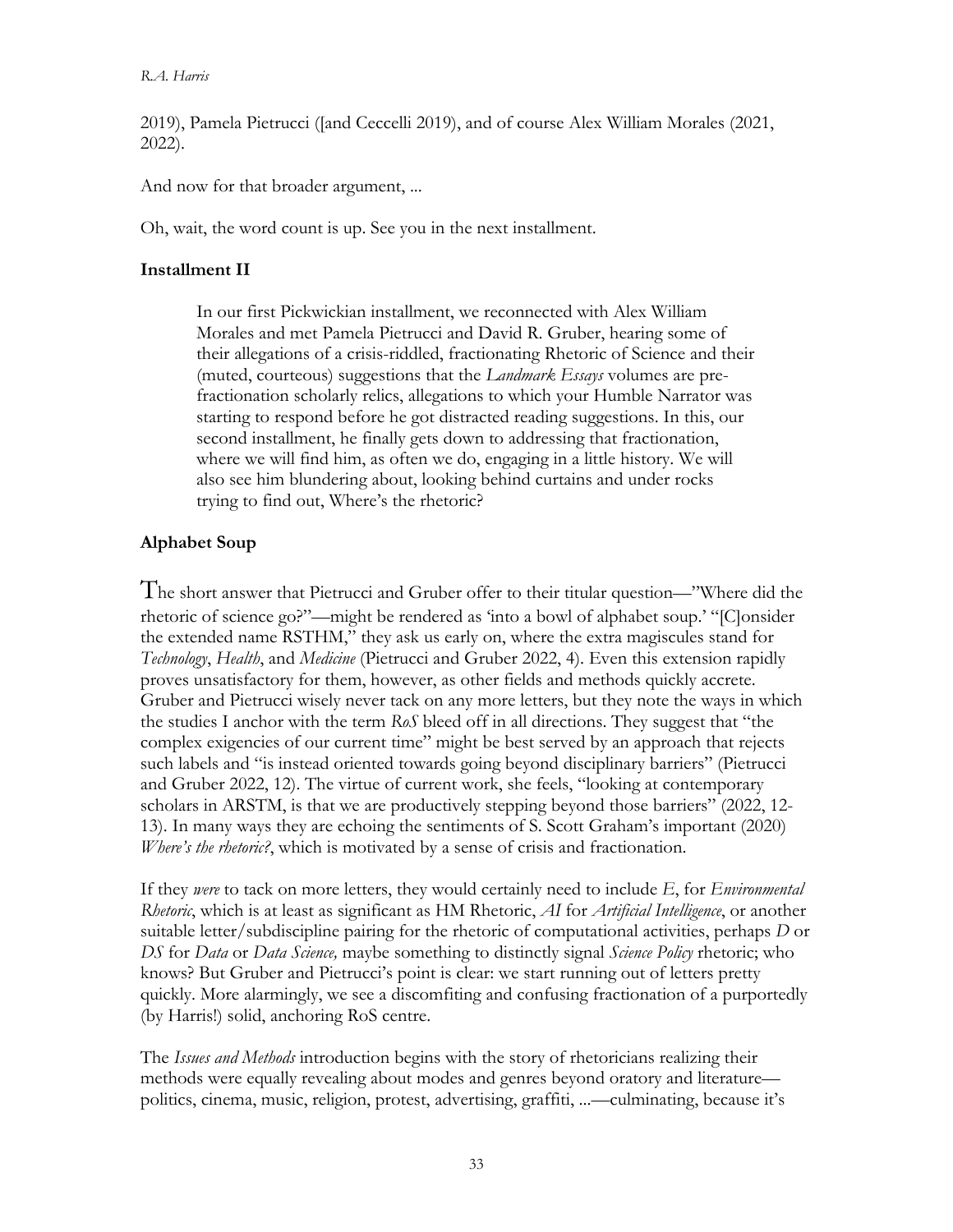

telling an unabashedly Whiggish history, in that realization for science. And now, Pietrucci and Gruber tell us, the *science* half of RoS is splintering into all sorts of other bits and pieces too. "[T]he rhetoric of this and that and that and this is starting to be a bit embarrassing," they complain. "Do you feel it too?" (Pietrucci and Gruber 2022, 4). Their solution, however, is not inspiring.

They envision—in fact, they urge "for a future that will make labelling areas in RoS totally impractical and infeasible" (Pietrucci and Gruber 2022, 4). I'm not at all sure why they find such a future desirable, beyond its amorphously mystical expression of, in the words of Dirk Gently, "the fundamental interconnectedness of all things" (Adams 2014/1987, 121). Most of us believe, sticking just to the interconnectedness of scholarly things, that the study of mind, communication, culture, society, matter, life, and so on—certainly, of rhetoric, which pervades all of these areas—must be open to a range of framings, commitments, and phenomenal interests, and that specialists in one area should listen carefully to specialists in another area. Many of us also believe that work at the intersections of specialties can often be the most productive. Fundamental interconnectedness: yay! But none of that interconnectedness requires the utter diffusion of scholarship, the complete flattening of distinctions, that Gruber and Pietrucci appear to desire.

However interconnected scholarship in RoSEtc is, no one proceeds, or can proceed, as if it is all one big schmoosh. One of the aspects of the *Case Studies* volume that made the first edition so successful is that it came out in the wake of what Richard Rorty called "the rhetorical turn" in philosophy, history, and sociology of science, a turn that was in part at the time also sponsoring the emergence of Science and Technology Studies (STS). (See Simons 1990, vii; also Campbell and Benson 1996; Harris 2018/1997, 2-7). Everybody who was talking about science, it seems, was talking about persuasion, inscription, style, genre, appeals. Most of them were talking about these rhetorical notions in partially digested and largely intuitive ways, marginally beyond a High School English teacher. Their use of *rhetorical* frequently served as little more than a synonym for *literary* or *political,* or a lever for introducing some generalized notion of "metaphor," or as an all-purpose antonym for *logical* or *rational*. They wouldn't know kairos if it bit them in the ass.

The work was certainly not without rhetorical insight here and there, some of it was highly inspiring for rhetoricians, and much of it moved the needle noticeably towards issues of suasion, context, and non-deductive argumentation within its own compass (history, philosophy, sociology). But few of those scholars had more than an inkling about what sort of creature a rhetorician might be or even that one or two of them might still be stalking an academic hallway somewhere; less yet about what might constitute rhetorical criticism. What the *Case Studies* introduction insisted upon was that putting the *rhetoric* in the *rhetoric*al turn was a job for *rhetoric*ians: that scholars with a primary allegiance to the rhetorical tradition had a distinctive and vital contribution to make towards understanding the symbolic machinery of science and its impact on society.

That is the defining criterion of both these *Landmark Essays* volumes, established in the 1997 *Case Studies* edition: Rhetoric of Science is the investigation of science by rhetoricians (Harris 2018/1997, 15-17). The criterion was frankly imperialistic, but the imperialism is a Bizarro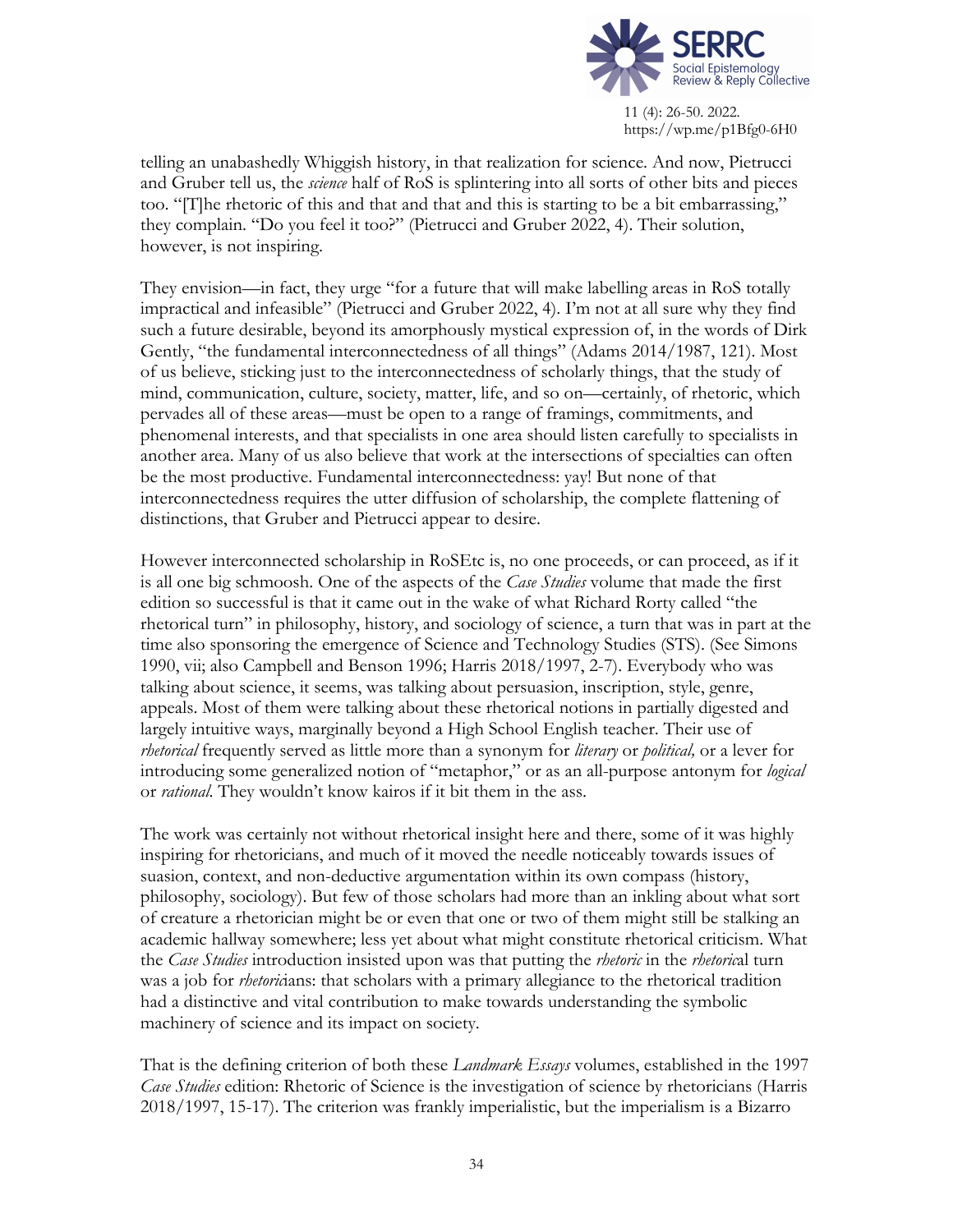#### *R.A. Harris*

World kind of imperialism where the imperialists are staking claim to their own homeland. The criterion was also, as I confessed, and as it certainly remains, somewhat arbitrary, because there are rhetoricians who rely more heavily on the machinery of other disciplines than on the rhetorical tradition, and there are sociologists and historians who productively deploy rhetorical concepts with admirable precision. But it does provide a principled way to avoid the big, bleeding schmoosh. The whole point of a 'globalized' rhetoric in the first place was to simultaneously acknowledge the fundamental suasiveness of all things while avoid such schmooshes. Richard McKeon outlines this especially with an eye on technology and science in "The Uses of Rhetoric in a Technological Age," where he identifies rhetoric as "an architectonic productive art" (1987/1971, 11); that is, "an art of structuring all principles and products of knowing, doing, and making" (3). Structuring.

Whether or not a schmoosh is desirable (and, if not, whether rhetoric provides the best way to structure the analysis of all the principles and products of knowing, doing, and making) is for you to decide in your own work. But Pietrucci and Gruber's *argument* for the schmoosh is based on an awkward flaw, the unfortunate conflation of RoS, the field, and ARSTM, a scholarly association.

Everyone was aware back in the day, just as everyone is aware now, here in this day, that the focus of study in RoS is not 'science,' in some pure and antiseptic mode, outside politics, culture, and economics, or beyond materiality, neurocognition, and embodiment, but the ramified and entangled set of symbolic practices better labelled *technoscience* (Harris 2020a, 1- 8), a blend but not a schmoosh. Still, *technology* and *science* provide different terministic circumferences on those practices, two different x's, two ways of structuring analyses of those practices. Their rhetorical study grew out of distinct traditions.

Rhetoric of Technology (RoT) arose organically as rhetoricians started (1) to work in the technology sector on the creation, arranging, and stylizing of information in the technical genres, and (2) to teach new generations of English students looking for good paying jobs in the that sector. As documentation went increasingly online, digital rhetoric also emerged from this synergy. Rhetoric of Science, however, developed as the architectonic and Burkean gaze of rhetoricians turned toward the history, philosophy, and sociology of science, which was still largely oriented toward abstract theorizing (Harris 2018/1997, 3-8). There was a lot of cross pollination, of course, with a few scholars starring on both stages (most prominently, Carolyn R. Miller; compare, e.g., Miller 2020/1992 and 1994). But the fields also had distinct interests and distinct exemplars.

Please let us pause as well Dear Reader, to note that the two books under consideration by Pietrucci and Gruber (2022) are entitled *Landmark Essays on the Rhetoric of Science*, not *Landmark Essays in the Rhetoric of Science and Technology*.

Both of these overlapping pursuits, RoT and RoS, wanted to strike a new course in disciplinary terms, but neither apparently felt sturdy enough to go it on their own and they were pals anyway, so a new association was born, the (*American*) *Association for the Rhetoric of Science and Technology* (Harris 2018/1997, 19). Later an *M* for *Medicine* showed up (and the parochial *A* for *American* thankfully dropped out, making space for scholars like Pietrucci, Gruber, and me; they work out of Denmark, me out of Canada). But that *M* was added not because medicine couldn't be framed in technoscientific terms, not because neither the *T*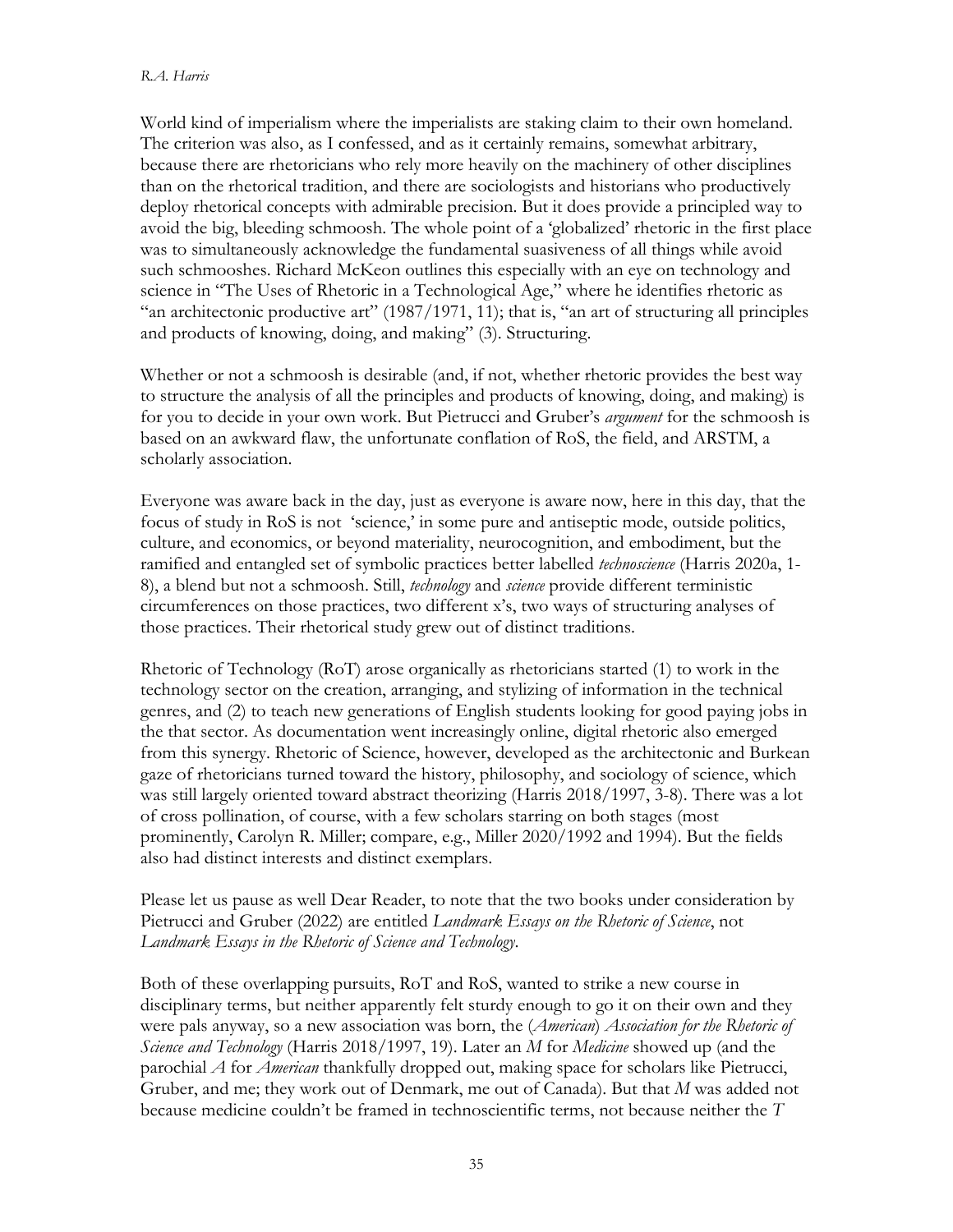

nor the *S* nor their combination applied to medicine. It was, er, rhetorical, added simply to advertise that the association had a special welcome for such work. It doesn't signal some kind of splintering, as if neither technology or science is relevant. Nor would it if the ARSTM started tacking on other magiscules.

Pietrucci and Gruber (2022) use the term *ARSTM* a dozen times in their tandem articles, most frequently as the name of a field—there are "ARSTM scholars" (3, 9), "ARSTM theories" (9), and "ARSTM disciplinary conversations" (13), in "the ARSTM landscape" (22)—with only occasional indications that the string also names an academic association (11, 19). Gruber titles his contribution, in fact, like a promise to sketch out a new constitution for the association: "Rethinking ARSTM's rhetorical adventure."8

The Association for Rhetoric, Technology and Medicine is a very worthy society, one of my favourites. I regularly review proposals for its preconferences and have participated a half dozen times in them myself, including a delightful Old-dude/Young-dude session with Gruber (Gruber and Harris 2018). But the ARSTM is not the field. If it adds (or deletes) a letter here and there that does not signal an existential crisis.

## **Where's the Rhetoric?**

Gruber and Pietrucci's diffusionary schmooshness move, however, is not confined to just domains of interest (Science, Technology, Health and Medicine, Environmental Science, Etc.). They advocate a doubly diffusionist rhetorical study of science; or, rather, a doubly diffusionist rhetorical study of science: not just a complete dissolution of the boundaries among the symbolic practices under study, but also of the disciplinary boundaries from whence come the methodologies of study. They aren't even *boundaries* for Pietrucci and Gruber, which contain and define approaches. They are *barriers* (12-13) in their terms, whose purposes are to exclude and entrap.

My aim in the books was not to erect Trumpian border walls, certainly not to keep other science-study scholars out, nor even to pen rhetoricians in. But neither was it to randomly sample from the big wide world science studies that might somehow impinge upon persuasion or symbol use. My aim was to set up landmarks by which rhetoricians could chart their course; or, lay a foundation on which they could build their research; or, curate an exhibit of templates on which they could pattern in their work. Pick your metaphor. The definitional strategies I applied in the two volumes were exercises in circumscription, not entrapment or exclusion.

I have, in fact, spent most of my own career scrambling over boundaries and throwing stuff back over them that I can use, and leaving notes behind. *Rhetoric and Incommensurability* (Harris

<sup>8</sup> The confusion is quite rampant. "[T]he field only later adopted 'Technology,'" they say, apparently meaning after the 1997 publication of *Case Studies*, "and then much later [adopted] 'Health and Medicine'" (Pietrucci and Gruber 2022, 6). But RoT emerged coextensively with RoS, well before the book, and ground-breaking (landmark!) work in the Rhetoric of Health and Medicine was appearing before *Case Studies* (Smith and Pettegrew 1986, Schryer 1993, Segal 1994). It is the *Association* that put the T with the S and later added the M, not the 'field.'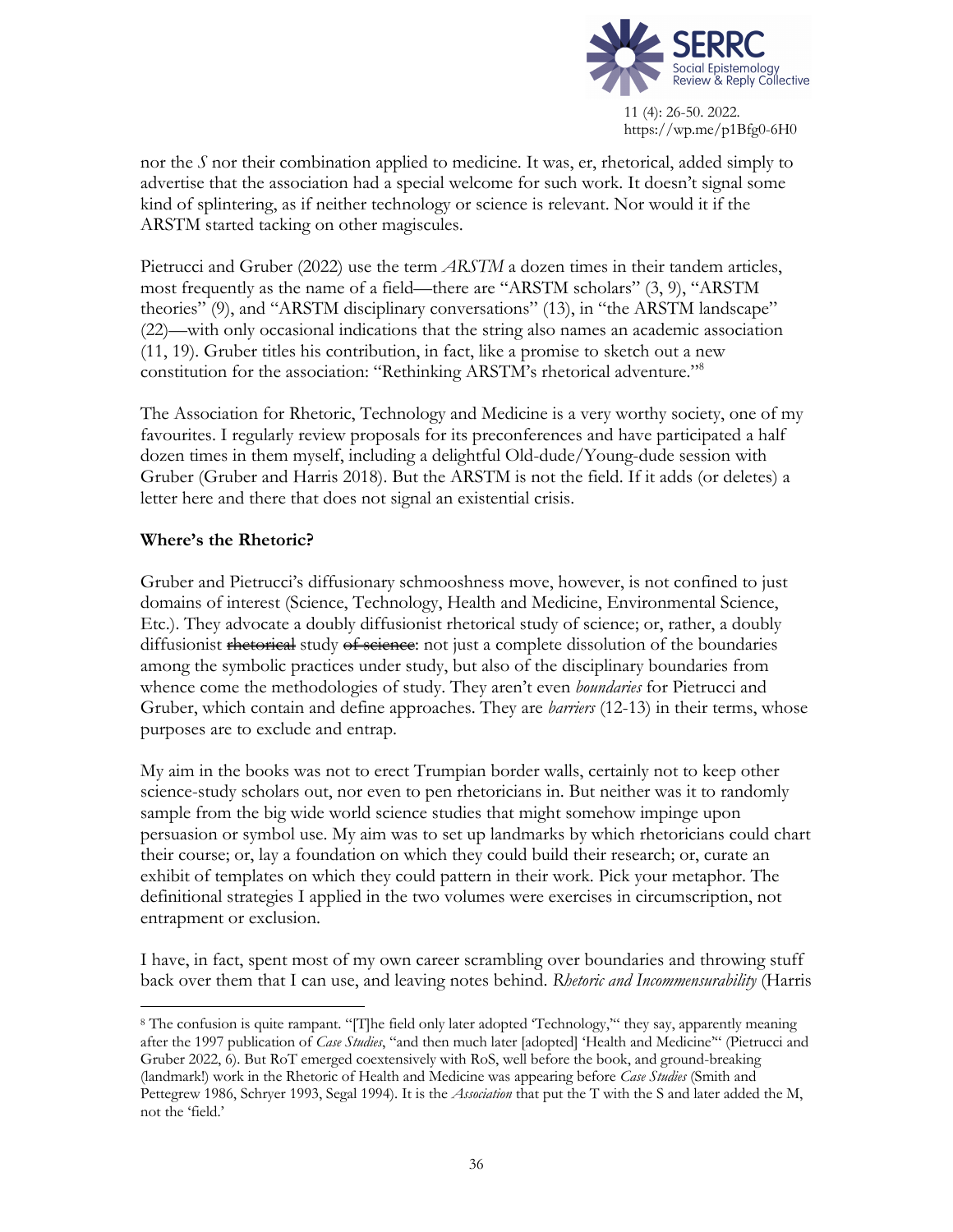#### *R.A. Harris*

2005) is a direct and explicit engagement with issues that preoccupied much of late 20th century history, philosophy, and sociology of science, from a range of rhetorical perspectives. My current research programme (e.g., Harris 2020b, to appear) borrows significantly from cognitive neuroscience and computational modelling. I have published in linguistics, psychology, literary studies, technical communication, interaction design, and a couple of different rhetorical subfields. The last thing I would want these volumes to do is hold back scholars from integrating exogenous methods into their research. Several of the landmarks in both volumes in fact do just that—Condit's (2020/2008) and Mehlenbacher and Maddalena's (2020/2016) materialist incorporations, for instance, Myers's (2018/1985) use of social construction, Bazerman's (2018/1988) corpus methods, and Gross's (2020/2009) integration of dual-coding theory, among others. It's just that the hand at the tiller is always a distinctly rhetorical one.

It is important to note, however, that the second part of Pietrucci and Gruber's double diffusion, the diffusion of methods, can and sometimes does leave rhetoric behind, and one can end up with wouldn't-know-kairos-if-it-bit-them-on-the-ass sorts of articles flying the RoS flag. Research of this sort leads to Leah Ceccarelli's famous question, "Where's the rhetoric?," which Pietrucci and Gruber raise in order to dismiss in some ill-defined way:

We want to say something close to what Scott Graham (2020) says when he responds to fellow scholars asking him about his work with a snide, "Where's the rhetoric?" He says it is right there. For Graham, there is "a rhetorical core" that unifies, a thread in forms of inquiry concerned with diagnosing modern obsessions with substance, with overturning unreflective claims of objectivity, with looking around at environments and practices to notice the change and recursivity (2). We thus want to say, where is RoS today? Well, if it is rhetoric, then it's right there. To the point: *Landmark Essays* certainly shows us how much work has been done to establish the field area and allow rhetorical scholars to confidently deconstruct science, yet the volume[s] also appear ... right at the very moment that RoS, as itself a rhetoric, "bleeds," as Jenny Edbauer (2005) says, across all kinds of concerns and environments (Pietrucci and Gruber 2022, 22-23).

Edbauer's argument is lovely and compelling, that ecology is a revealing, productive analogy in which to frame the suasive episodes that came to be known, after Bitzer (1968) as *rhetorical situations*, though I have to say that Gruber and Pietrucci's image of bleeding methodologies right next to their "rhetorical core" image (replicating Graham's similar move) borders on the oxymoronic. Is there core anchoring RoS or is the field hemorrhaging?

Fifty years ago, Bitzer's model enriched the context of a linear, monologic conception of rhetoric (x persuades y of z), but it has become increasingly banal and far too rigid for the riot of genres, modes, platforms, agencies, and symbolic practices that characterize the rhetorical activities cascading out of some allegedly singular exigence in the contemporary world. As I read Edbauer's argument, the analogy is to help us stop the methodological bleeding she identifies; or, more specifically, to reframe situations, whose Bitzerian elements she diagnoses as hemorrhaging (2005, 9), in terms of delicate and balanced interdependence. I am with Pietrucci and Gruber that this is a good way to make sense of the RoS landscape. Where we diverge is in seeing how this compromises the *Landmark Essays* approach, in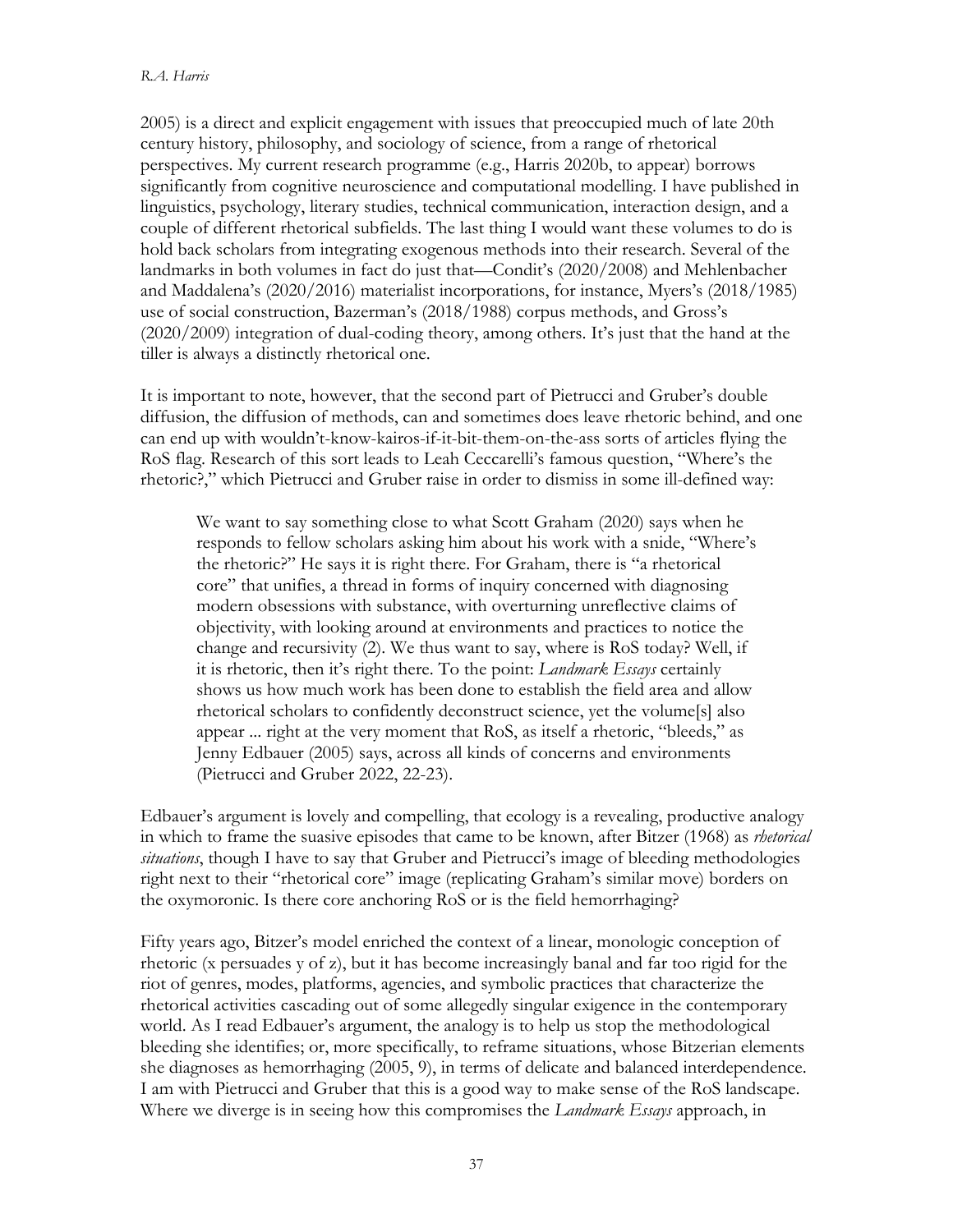

which we can easily figure the categories I invoke (e.g., "Giants" and "Controversies," "NeoClassical" and "NeoModern") as niches in the RoS ecosystem, and the articles as biotic nodes.

As for Graham's wonderful (2020) book, which is too rich to engage with meaningfully here, I would not slight it for a moment (I have put it on our comprehensive exam list; it is a text in one of my courses; much of it beats closely with my own heart). But "it's right there" is an entirely insufficient answer to "Where's the rhetoric?" The book does a very nice job of tracing intimations of New Materialism in Burke and Miller and Condit, and also of rhetoric's fascination with computational methods, and it nicely articulates some new futures for rhetoric. But to point at something and say, 'Lo, rhetoric is right there' butters no parsnips. Of *course* rhetoric is right there. Of *course*, there is a rhetorical core wherever we look. That's what McKeon and Burke were on about: all symbolic activity has a rhetorical quotient. In RoS, some of us still subscribe to the slogan Alan Gross abandoned, that science is rhetorical without remainder (Harris 2020a, 15).<sup>9</sup>

Just because rhetoric "is right there" does not mean one is performing a rhetorical analysis. One of my self-appointed roles on search committees as our department expanded in the early 2000s was to listen patiently to my literary colleagues outline how some applicant (inevitably out of a Cultural Studies mold) for an advertised position in rhetoric engaged with non-literary texts and peppered their work with citations to Lakoff and Johnson (1980) and relentlessly deployed the word *trope*, and, look, they even put *rhetoric* in their title, ... to listen patiently and say, as you have probably guessed, "Yeah, but they wouldn't know kairos if it bit them on the ass." We got a lot of good hires out of those years and the department is now a rich and vibrant collection of faculty in literature, media theory, writing studies, and rhetoric. Each of them is strong in their areas and ecumenical in their embrace of one another's research. Rhetoric is not ghettoized, as it once was, and our rhetoricians are rhetoricians.

For me, in other words, the rhetorical core that RoS needs is a (non-exclusive) methodological allegiance to the rhetorical tradition, not the fact that the symbolic practices of science all have suasive dimensions. "Where did the rhetoric of science go?" Gruber and Pietrucci want to know. If it has gone anywhere at all, a claim I don't find wholly compelling, it has gone away in the work of scholars who can't answer the bigger question, "Where's the rhetoric?," except by pointing at the generalized suasions of scientific symbolic practices.

## **Installment III**

In our previous installment we found RoS fractionation being resisted, in part by distinguishing RoS as an intellectual pursuit independent in principle from the interests and practices of an academic association, and in larger part by advocating a rhetorical core of methodology. In this, our third and final

<sup>9</sup> I have always taken the expression to mean not that science is nothing but rhetoric; rather, that there is no corner of science where rhetoric is eliminable. I really am not sure what Gross originally meant by it, possibly the former, which would indeed be a reason to abandon it.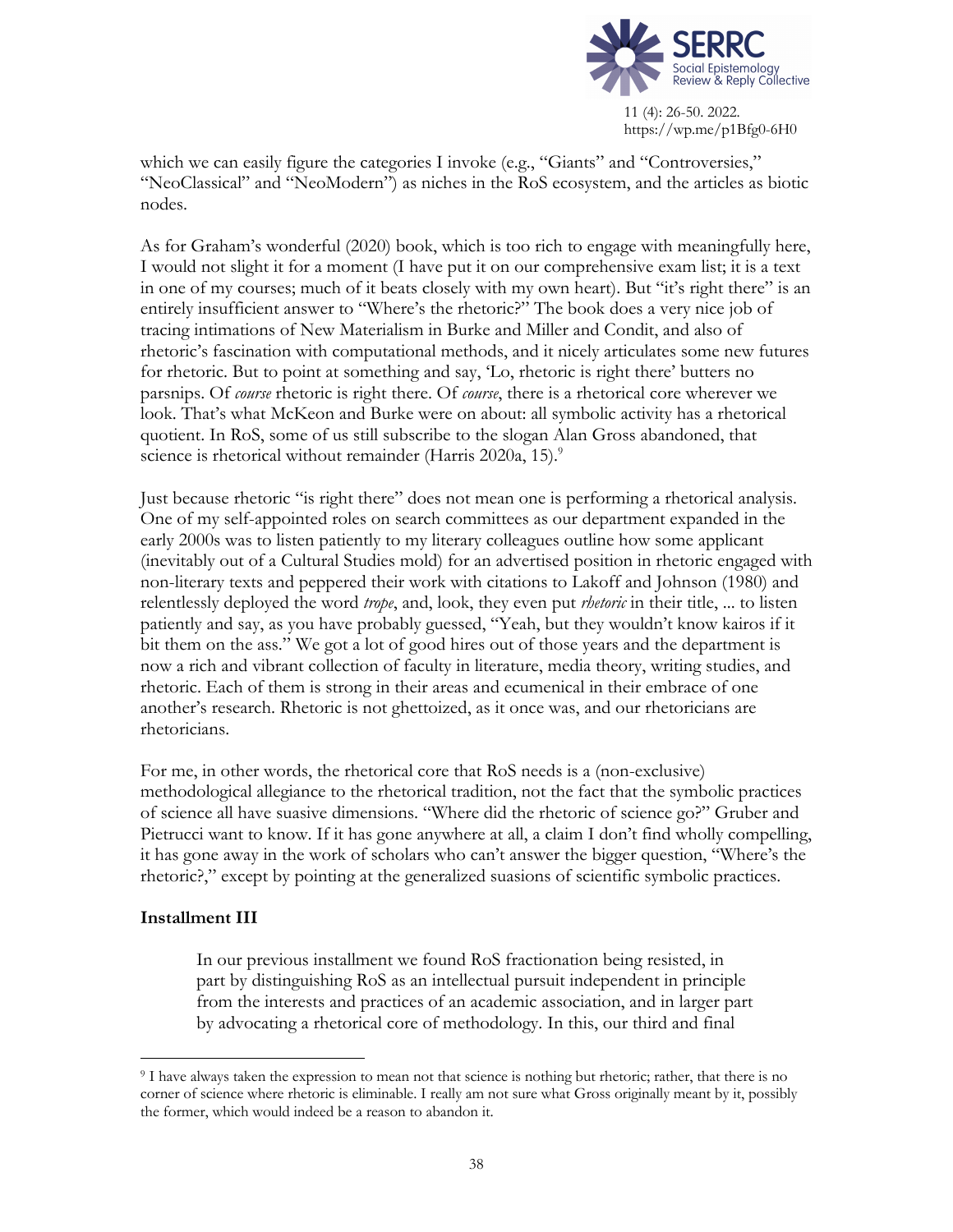installment, we encounter Alan G. Gross and return to Alex William Morales's question. Why *didn't* he pick a fight with me? Also, there is talk of sunsets.

### **Once More around the Block with Alan G. Gross**

In his second contribution to this exchange, Morales puts the spotlight back on Alan G. Gross; Pietrucci and Gruber mention him as well. Morales ponders his impact, parallels, distinctive scholarly trajectory, and his endemic controversiality; Gruber and Pietrucci to use him as a gauge for the representativeness of the *Landmark Essays* volumes and their vision of the RoS field.

Gross is, of course, all over both *Landmark Essays on Rhetoric of Science*, with a case study in one volume, two articles in the other, extensive commentary in both introductions, and an utterly tenacious presence in the citations of all the other articles of both volumes. I did a very loose search of the books and his name occurs 341 times (as one might expect, 73 were in *Case Studies*, which has overwhelmingly the earlier articles, and 268 in *Issues and Methods*, which has many more articles downstream from, for instance, *The Rhetoric of Science*). No one else even comes close; not other established rhetoricians of science or rhetorical theorists, not even Aristotle, and Aristotle has his own adjective.10

It is hard to be definitive about this, because I'm not sophisticated enough to figure out something like an h-index or an i10 for Gross. Nor am I obsessive enough to build a corpus of RoS research and run some analyses (even then of course, as this discussion indicates, how would I identify RoS research in a way that satisfied everyone?), and we certainly have to face the complication that I am the one who curated the articles in the two books. But it's a good bet that the name *Gross* is so ubiquitous in the books because the scholar with that name was (and continues to be) so influential in the field. He is certainly among the most representative and trail-blazing of case-studies scholars. He was absolutely the most insistent radical-rhetoric-of-science voice. And he was definitely at the forefront of opening up visual RoS. That accounts for the three article inclusions, about which I have few reservations (I have *some* reservations about *every* inclusion, and about many exclusions). We can add the stage-managing of the Gaonkar affair to those reasons and get more fully at his massive citational presence.

Dilip Parameshwar Gaonkar, you may not know, wasn't just some random desperado who wandered past the RoS Corral and decided to throw down on the local constabulary. Gaonkar was well known for his efforts to put the skids on the rhetorical turn (1990a, 1990b), so Gross (and John Lyne) invited him to turn his gaze directly on RoS at the 1991 Annual National Communication Association Convention.11 Then Gross invited him to

<sup>&</sup>lt;sup>10</sup> By loose, I mean I didn't control for redundancy factors such as appearance in headers, nor for non-nominal references, such as dashes in Works Cited lists or pronominal references. As long as I have gathered the numbers to test Gross's presence/influence anyway, I might as well pass them along: Carolyn R. Miller was next, with 126 appearances; Dilip Parameshwar Goankar had 72; Jeanne D. Fahnestock, 70; Celeste M. Condit, 47. Kenneth Burke had 45, Chaïm Perelman (with and without Lucie Olbrechts-Tyteca) 34, Aristotle 84. I didn't run the numbers for folks like Thomas S. Kuhn, Paul Feyerabend, or Bruno Latour.

<sup>11</sup> It was called the *Speech Communication Association* at the time, one of its several labels over the years (this one running from 1970 to 1996).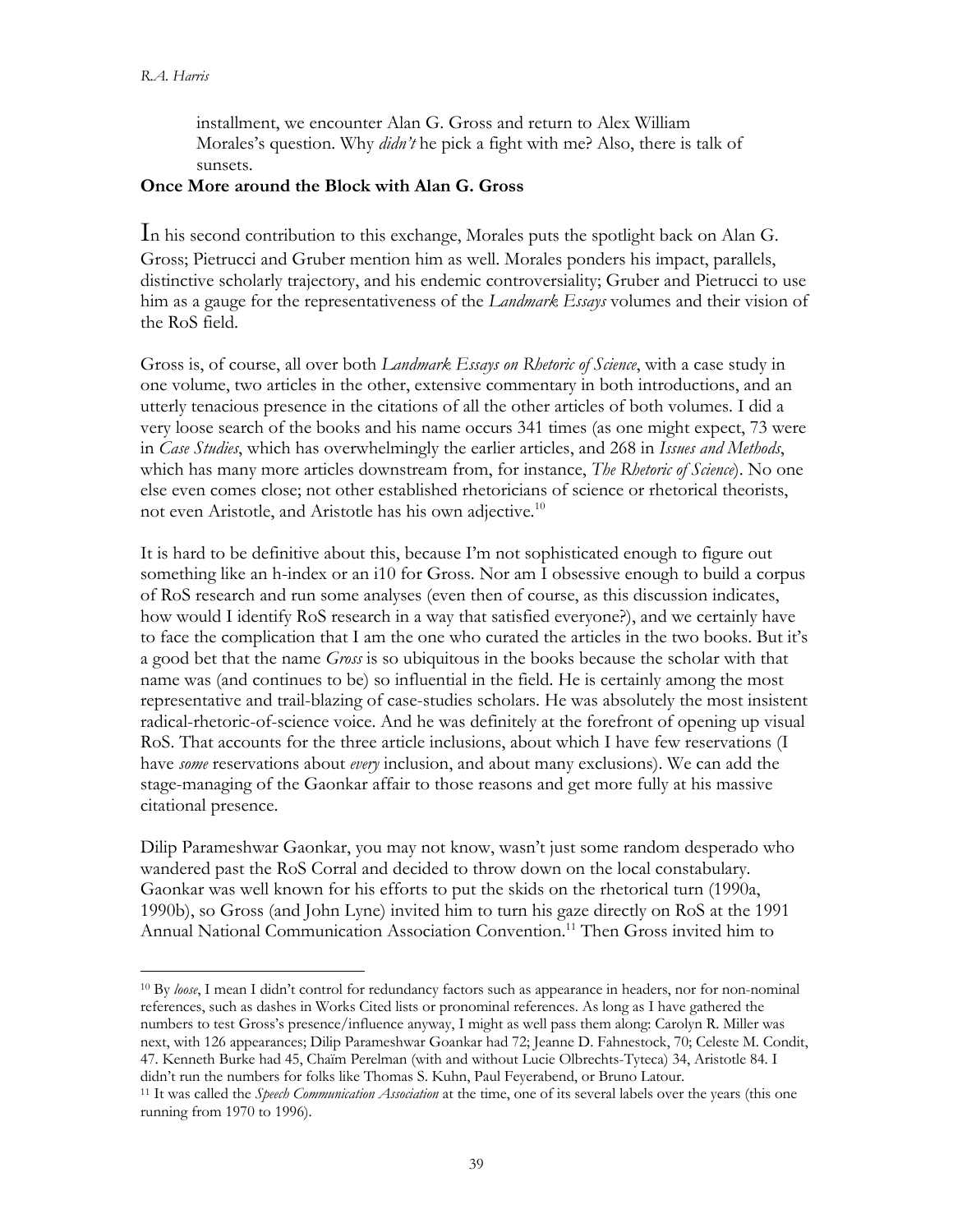

write up those arguments to be featured in a special RoS issue of the *Southern Speech Communication* journal (#4 of volume 58). Then Gross (and William Keith) gave those arguments the starring role in a book along with assorted RoS luminaries and invited Gaonkar to write another essay for that book refuting those luminaries. Oh, we might also mention his founding role in what has become known as the ARTSM, and I wouldn't want to count the number of panels and special sessions he engineered. I am convinced my curations have not skewed Gross's significance in any marked way.

So, Gross was influential and productive, and his portfolio was widely diversified in methods, objects of study, and theoretical frameworks. That doesn't mean his ubiquity might not *also* serve as a measuring stick for the shallowness of the books under discussion and/or the RoS pond. "I had the unshakable feeling," Gruber says about encountering Gross all over the place, "that RoS is ... shown to be quite small." He elaborates:

No one doubts that Gross contributed much, yet it is difficult to examine the volume[s] without seeing how narrow the field's marching band has been and how specific its concerns became (Gruber 2022, 5).

Gruber and Pietrucci have a point, not so much about Gross specifically, but about the cast of characters overall. There are other repeat appearances: Fahnestock has an article in each volume, Miller is a co-author in one volume, a full author in the other, Ashley Rose Mehlenbacher has two co-authorships, as does John Lyne, and Ceccarelli has an article in each. There are, as I have mentioned frequently enough to court tedium, other conditions that lead to inclusions than the sheer stardom of the authors and the brilliance of the essays (costs, coverage, themes, methods, category representation, and so on), but these *are* certainly our leading stars, and the essays *are* brilliant.<sup>12</sup>

Morales's discussion of Gross is fuller and more thoughtful. Morales is interested in the lessons he might take for himself from Gross's scholarly trajectory. After citing my observations about Gross's about-face in the later 1990s, the Radical Gross spinning on his heel to become the Conservative Gross, Morales asks "So, how might we explain this change?" noting that "Harris's response leaves me in suspense" (Morales 2022, 5). I don't know if I can relieve the suspense here, because I don't have an answer beyond what I said initially; namely, that Gross appears always to have felt that rhetoric was a thin discipline full of second-rate scholars and weak instruments (Harris 2021, 65). That's why he drew on philosophy and other disciplines so heavily. This suggests that the rallying cry of the Radical-RoS Gross was really some kind of Radical RoS+ rallying cry. Rhetoric was only epistemically potent when bolstered by other fields. This alone, by the way, might make him the patron saint of scholars like Gruber, Pietrucci, and Graham, who feel so strongly the methodological pull of other disciplines.

<sup>12</sup> Pietrucci and Gruber also suggest further repetitions in their armchair anthologizing, by the way: additional papers authored or co-authored by Fahnestock, Ceccarelli, and Walsh, as well as multiple papers authored or co-authored by Graham and by Pietrucci. I don't know if they were trying to reinforce their shallow-pool argument about the field with these repetitions, but of course that's just what they do, though it does mitigate their indictment of the volumes on that basis.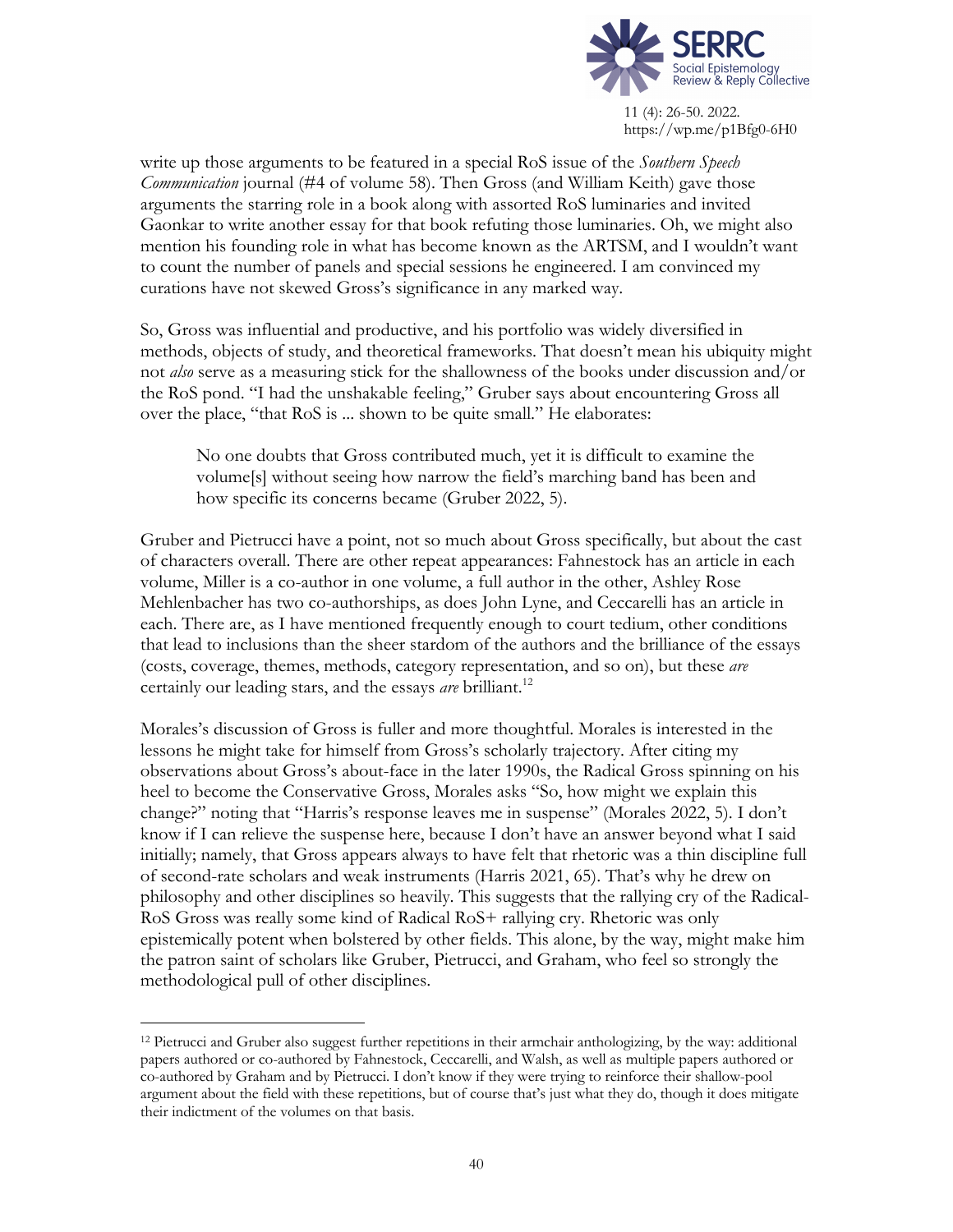Gross was pushed to become 'more rhetorical' by the kind of prodding that I gave him with my acerbic review of *The Rhetoric of Science* (Harris 1991) and that Dilip Parameshwar Gaonkar put on steroids (1997/1993), and Gross took that prodding to heart. He reexamined his RoS research project from the ground up and came to the conclusion that 'more rhetorical' entailed 'more epistemically conservative.' The lesson here for Morales's scholarship, and mine—yours too, Dear Reader—is that we should follow our convictions, examine our own first principles when we are pushed, and never be afraid to break out of a groove if we find it to be a rut. Gross was flexible—not so much in the moment; he was dogmatically radical and then dogmatically conservative. But the fact that he could shift his values and his methods so completely is a remarkable testament to an openness that we should all emulate. Whatever else the future demands of us, it will demand flexibility.

Morales's chief focus on Gross, however, after a thoughtful survey of his work on Newton, is summed up in the question he uses as one of his section headers, "What Does Alan Gross Teach Us About Controversy?" (Morales 2022, 5). My overview of the Gaonkar perturbations helps to answer that question, I think, but it only scratched the surface. Gross not only invited Gaonkar into the RoS Corral, he also made sure the RoS constabulary knew where he was, and he stirred up the RoS townsfolk, and then he took the show on the road. For the field, as John Angus Campbell noted, this was "clearly good for business ... so little are Gaonkar's charges against us believed, and so useful are they in garnering us attention, that we boast of an impressive array of new recruits particularly among younger faculty and graduate students" (Campbell, 1999, 10 ; Harris 2018/1997, 18). In his own work, the episode was also highly generative. As much as I disagree with Gross's late-career epistemic position and its stunted view of rhetoric, it is hard to dispute that his contributions in the 2000s, including his books with Joseph Harmon, are among his most valuable and lasting bequests to science studies.

Morales also makes the intriguing suggestion that Gross's path was similar to David Hume's, who might be viewed as "a radical skeptic" for his opposition to dogma and to socially conferred authority, including Church dogma and Church authority, an opposition especially apparent in his earlier writings. His later philosophy is notable on the other hand, Morales says, for a "moderate and restrained form of skepticism" (Morales 2022, 5-6). I don't know Hume's catalogue well enough to respond to this suggestion except in the most cursory way, and Morales didn't have the time to lay out the comparison in much detail (he has a dissertation to write!). But on the surface, it doesn't look to me like Hume flipped his position. Rather, he refined it, or possibly just clarified it. I have no doubt that Gross flipped his position (within the RoS+ parameters I outlined above). Gross was also much more of a showman than Hume. His Radical RoS arguments were meant to stir things up, not only in the emerging field (check out the exchange in *Issues and Methods*—Harris 2020, 101-122) but in Science Studies more broadly (check out Ravetz 1991, Durant 1991, or Agassis 1999 for some howling about *The Rhetoric of Science*). When he was de-radicalizing, Gross took his show on the road it, and implied the rest of us were a little slow for not also endorsing the 'thinness' of rhetoric; if the Goankar episode was a bit of a circus, there can be no doubt that Gross was the ringmaster.

That episode, which as I note in the *Case Studies* introduction preoccupied the decade (Harris 2018/1997, 18) and carried well into this century, was very largely Gross's doing. In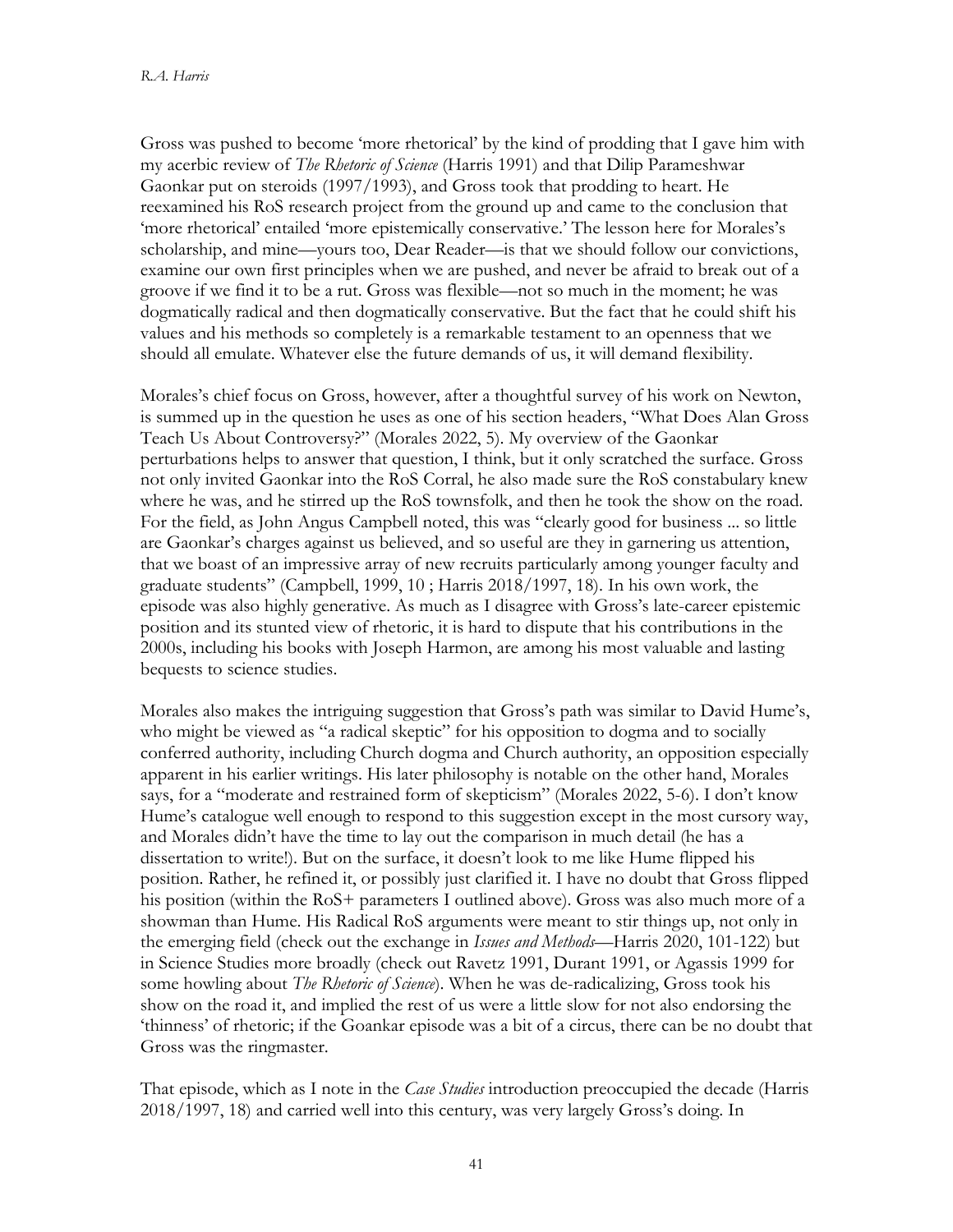

retrospect, we can see that perhaps Gaonkar was saying out loud what Gross had worried about privately. Once it was out in the open, Gross dropped what must have been a kind of (unconscious?) epistemic bluster. But that rallying cry—most succinctly captured in the slogan that 'science is rhetoric without remainder'—was an important and inspiring one for the growth of the field. "Both teachers and learners go to sleep at the post," John Stuart Mill said, "as soon as there is no enemy in the field" (1867, 25). When Gross was in his hay days, he did everything he could to ensure that RoS was anything but a sleepy field. So, Gross's trajectory was not particularly Hume-like in my understanding. But I will be an eager audience for Morales if he develops the comparison further at some point.

Speaking of Gross, Dear Reader, I beg your indulgence, please, as I digress briefly to unburden myself, and then we can get to our conclusion. I feel a bit like I've put on Alan G. Gross's shoes in this response, or at least one pair of them. As I noted in my first SERRC response to Morales, the Good Doctor Gross was very gracious in his reception of my pokein-the-nose review of his *Rhetoric of Science*, not only endorsing my complaints but adding some of his own in the bargain. *Those* aren't the shoes. I haven't been especially gracious to Pietrucci and Gruber, certainly not in the vein of Gross in any case. That's not because I begrudge their efforts in any way, nor because I disagree with all of their critiques of the volumes, or their aspirations for the field. I appreciate Pamela Pietrucci and David R. Gruber hugely—as scholars but also as professional colleagues who took the time (during a f\*cking pandemic!) to pay so much attention to the *Landmark Essays* volumes and to use them in exactly the way they were intended, to further the RoS conversation and look toward its future.

I think they are wrong about some fundamental aspects of the field, and those are important aspects so I have been very clear about my take on them. But that does not diminish in any way my admiration for them or my deep gratitude for their arguments. (I have of course been gracious to Morales, to whom I am also hugely grateful, but Morales makes it easy to be gracious.)

No, not Gross's *gracious* shoes. But anyone who knew Alan is familiar with his frank hostility about some colleagues and developments. *Those* shoes. Or, if not Alan's shoes, then Richard Feynman's shoes, the quantum theorist. "I have noticed when I was younger," Feynman said,

that lots of old men in the field couldn't understand new ideas very well, and resisted them with one method or another, and that they were very foolish in saying these ideas were wrong — such as Einstein not being able to take quantum mechanics. I'm an old man now, and these are new ideas [he's talking about string theory—rah], and they look crazy to me, and they look like they're on the wrong track. Now I know that other old men have been very foolish in saying things like this, and, therefore, I would be very foolish to say this is nonsense. I am going to be very foolish, because I do feel strongly that this is nonsense! ... I don't like that they're not calculating anything. I don't like that they don't check their ideas. I don't like that for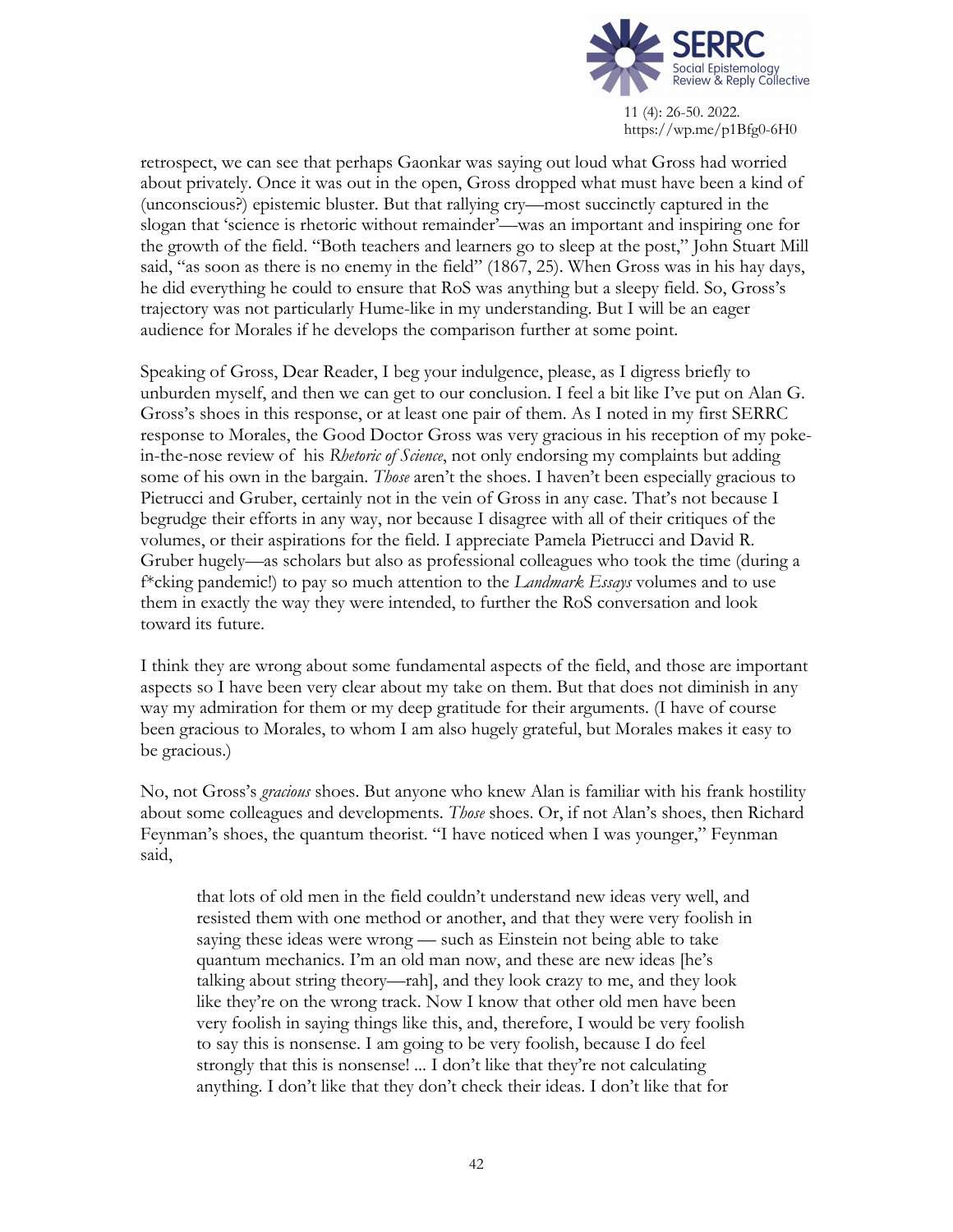anything that disagrees with an experiment, they cook up an explanation—a fix-up to say "Well, it still might be true" (Davies and Brown 1992, 193-194).

Feynman being Feynman, he embraced the opportunity to, as he put it, "entertain future historians" by railing against something that could later become orthodoxy. So, maybe that's my role in this exchange. In many ways Rhetoric of Science Without the Rhetoric may already be orthodox (Pietrucci and Gruber's title, after all, is "Where did the rhetoric of science go?"). So, perhaps my entertainment value does not await the future. Perhaps you're chuckling at me right now.

Whether you're chuckling or not, allow me to be clear about this one point: I don't disparage these lines of research; lines that, for instance, deploy New Materialism in the absence of any relevant rhetorical methodologies (unlike, say Condit 2020/2008, which deploys them side by side). I don't think such work is nonsense. I profit from much of it. As I mentioned, I have the great good fortune to review the ARSTM proposals. I do often find myself asking "Where's the rhetoric?" and I will often make suggestions for links to Fahnestock or Segal or Hassian or Burke or Booth or Perelman and Olbrechts-Tyteca. But if the work is good I certainly never reject it for a low rhetorical quotient, because it belongs at ARSTM.

I won't name names here because I have already pissed off enough people, but it nevertheless does remain unclear to me (and, I confess, somewhat irritating as well) why scholars want to call their work *rhetoric* if they have no use for the tradition labelled by that word.

# **(Finally, the) Conclusion**

"Surely," Morales muses about his guiding question ("Why *didn't* I decide to pick a fight with Harris?"), "there was something in these two volumes worth my scorn" (Morales 2022, 1). There had to be something worth taking up the cudgels about! As we can see, Pietrucci and Gruber (2022) had no trouble finding targets for *their* cudgels in the two volumes, nor in wielding them frankly and forcefully. I said at the outset of the first installment that Gruber and Pietrucci put a thumb on the scale with the loaded question in their title, "Where did the rhetoric of science go?" It might be more accurate to say they put a thumb in my eye. They hold up my two volumes entitled *Landmark Essays on Rhetoric of Science* and ask "Where did rhetoric of science go?," implying that they are instant relics. But Pietrucci and Gruber do so with great generosity, not only recurrently complimenting my efforts but also acknowledging the inherent value of the articles and the role they have played in both defining the field and informing their own research. That's how you argue, and arguing is important for a field, not just to ensure we don't all fall asleep, but for refinement, calibration, and renewal.

If two or more positions are aligned against each other with strong and honest advocates, the outcome is surely going to be epistemically more robust than either position would be coming out of a simple, frictionless pipeline. Strong advocates force each other to buttress their claims and to accommodate the facts more rigorously; honest advocates force themselves to concede that the soft parts of their case are soft and to repudiate the mistaken or incompatible parts.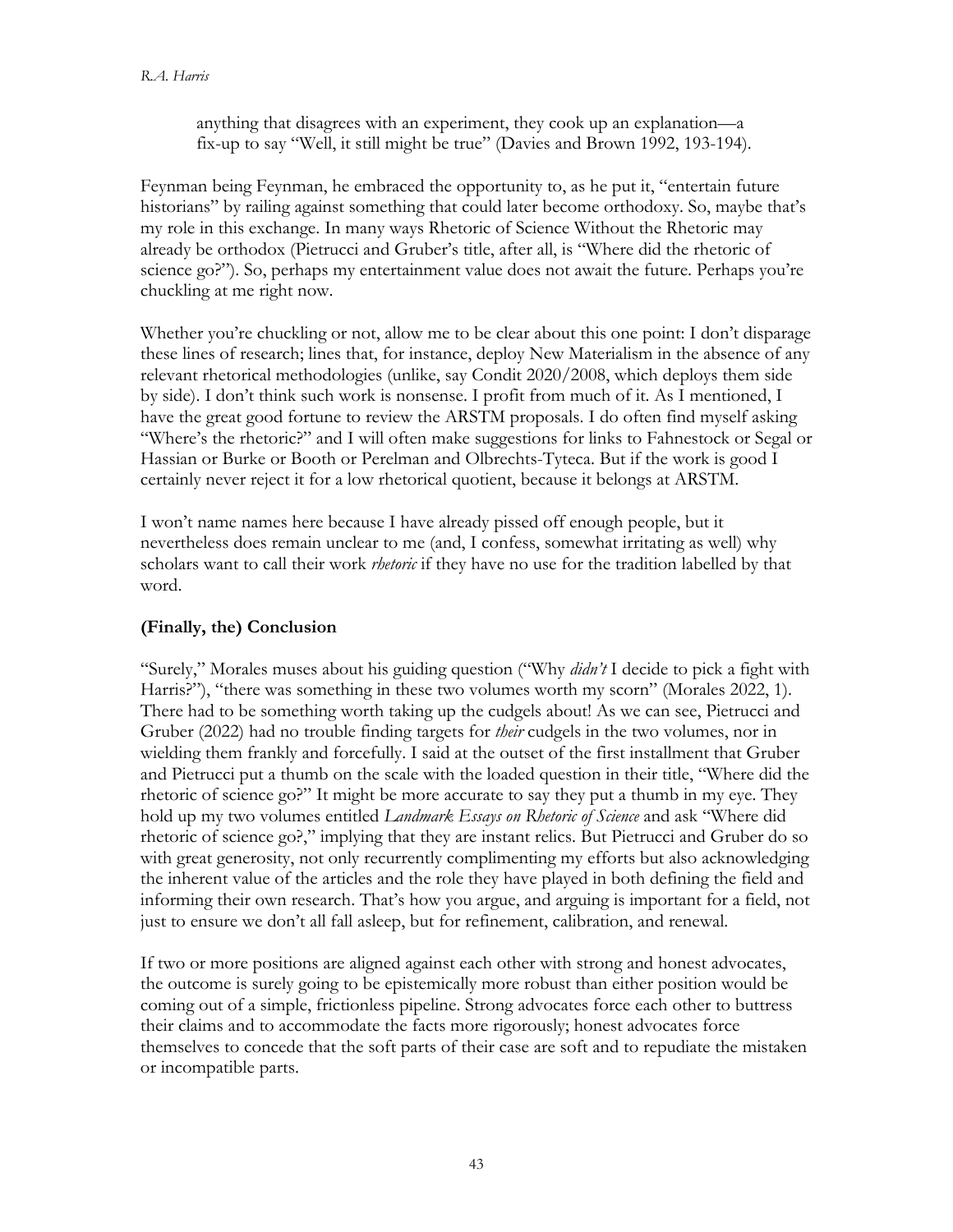

It is for you to decide if I met standards of strength and honesty here; I have certainly tried. I am however entirely confident that Pietrucci and Gruber meet these standards (and, while he is not fighting with anyone, Morales too has met those standards). I sincerely hope, Reader, that you have taken something of value from the exchange.

In one last quibble, I confess to not liking the movie analogy that Gruber and Pietrucci weave into their review article(s) ("[*Landmark Essays* is] a road trip movie," Gruber begins, "about a hand-full of awkward scholars setting out on a rebellious adventure"), but it does set up a lovely closing by Pietrucci. If there is "an ending" to this road trip movie, she says, "then for us, it is the suspended no-end ending; nobody walks off into the sunset; everybody stands ready for the next adventure in a new world." To be frank, the sunset is looking pretty sweet about now and I'm thinking seriously of slipping away as the credits role. But nothing could make that slipping away more welcome than knowing there are rhetoricians like Morales, Gruber, and Pietrucci standing ready to extend and reimagine the RoSEtc adventure.

## **References**

- Adams, Douglas. 2014/1987. *Dirk Gently's Holistic Detective Agency*. New York: Simon and Schuster.
- Agassi, J. 1999. "Review of Allen [sic] G. Gross, *The Rhetoric of Science*." *Philosophy of the Social Sciences* 29: 329-35.
- Anderson, Wilda. 1989. "Scientific Nomenclature and Revolutionary Rhetoric." *Rhetorica* 7 (1): 45–53. doi:10.1525/rh.1989.7.1.45.
- Bazerman, Charles. 2018/1988. "Reporting the Experiment: The Changing Account of Scientific Doings in the *Philosophical Transactions of the Royal Society*, 1665–1800." In *Landmark Essays on Rhetoric of Science: Case Studie*s, edited by Randy Allen Harris, Second edition, 263-279. London: Routledge.

Bitzer, Lloyd. 1968. "The Rhetorical Situation." *Philosophy and Rhetoric* 1 (1): 1-14.

- Campbell, John Angus and Keith R. Benson. 1996. "Review Essay: The Rhetorical Turn in Science Studies." *Quarterly Journal of Speech* 82 (1): 74-91. doi:10.1080/00335639609384141.
- Campbell, John Angus. 2005. "The 'Anxiety of Influence'—Hermeneutic Rhetoric and the Triumph of Darwin's Invention over Incommensurability." In *Rhetoric and Incommensurability* edited by Randy Allen Harris, 334-390. West Lafayette: Parlor Press.
- Campbell, John Angus. 1999. "Response to Simons," *Quarterly Journal of Speech* 85: 101–3. doi: 10.1080/00335639909384244.
- Ceccarelli, Leah. 2018/2011. "Manufactured Scientific Controversy: Science, Rhetoric, and Public Debate." In *Landmark Essays on Rhetoric of Science: Case Studies* edited by Randy Allen Harris, Second edition, 160-184, London: Routledge.
- Ceccarelli, Leah. 1995. "A Rhetoric of Interdisciplinary Scientific Discourse: Textual Criticism of Dobzhansky's Genetics and the Origin of Species." *Social Epistemology* 9 (2): 91-111.
- Chavez, Leo R., Belinda Campos, Karina Corona, Daina Sanchez, and Catherine Belyeu Ruiz, 2019. "Words Hurt: Political Rhetoric, Emotions/Affect, and Psychological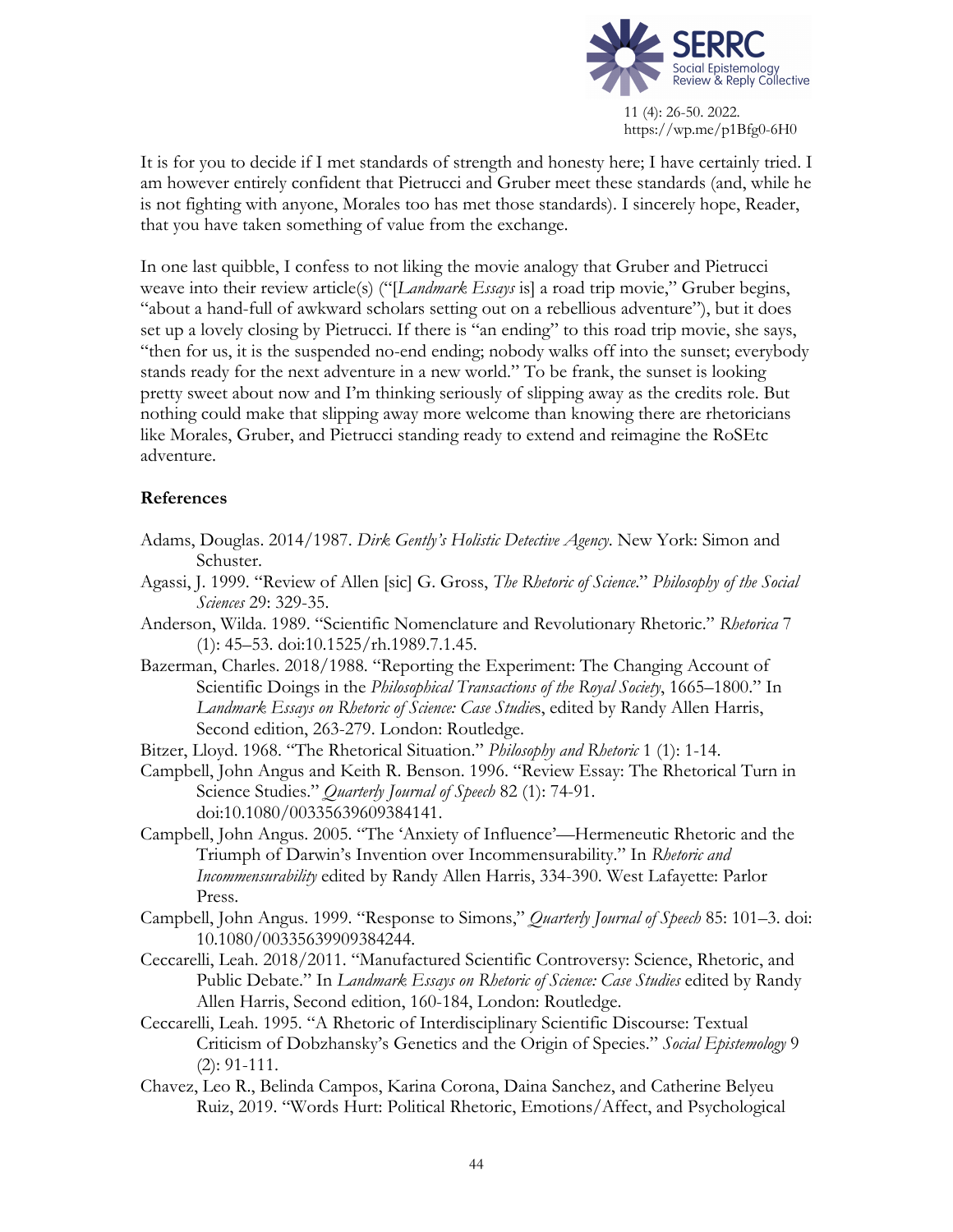Well-Being among Mexican-Origin Youth." *Social Science and Medicine* 228, 240-251. doi: 10.1016/j.socscimed.2019.03.008.

- Clary-Lemon, Jennifer. 2019. "Persuasive Movement: The Rhetoricity of Things." In *Planting the Anthropocene: Rhetorics of Natureculture*, 132–166. Denver: University Press of Colorado. doi: 10.7330/9781607328551
- Condit, Celeste M. 2020/2008. "Race and Genetics from a Modal Materialist Perspective." In *Landmark Essays on Rhetoric of Science: Case Studies* edited by Randy Allen Harris, Second edition, 280-302. London: Routledge.
- Condit, Celeste M. 2013. "'Mind the Gaps': Hidden Purposes and Missing Internationalism in Scholarship on the Rhetoric of Science and Technology in Public Discourse." *Poroi* 9 (1): Article 3. doi:10.13008/2151-2957.1150.
- Condit, Celeste M. 2008. "Feminist Biologies: Revising Feminist Strategies and Biological Science." *Sex Roles: A Journal of Research* 59 (7-8): 492–503. doi:10.1007/s11199-008- 9479-2.
- Condit, Celeste M. 1996. "How Bad Science Stays That Way: Brain Sex, Demarcation, and the Status of Truth in the Rhetoric of Science." *Rhetoric Society Quarterly* 26 (4): 83– 109.
- Crick, Nathan. 2004. "Conquering our Imagination: Thought Experiments and Enthymemes in Scientific Argument." *Philosophy and Rhetoric* 37 (1): 21-41. doi: 10.1353/par.2004.0009.
- Danisch, Robert, and Jessica Mudry. 2008. "Is it Safe to Eat That? Raw Oysters, Risk Assessment and the Rhetoric of Science." *Social Epistemology* 22 (2): 129-143. doi: 10.1080/02691720802156268.
- Davies, P.C.W. and Julian Brown, eds. 1992. *Superstrings: A Theory of Everything?* Cambridge: Cambridge University Press.
- Derkatch, Colleen. 2016. *Bounding Biomedicine: Evidence and Rhetoric in the New Science of Alternative Medicine*. Chicago: University of Chicago Press. doi: 10.7208/chicago/9780226345987.001.0001.
- Derkatch, Colleen. 2008. "Method as Argument: Boundary Work in Evidence-Based Medicine." *Social Epistemology* 22 (4): 371-388. doi:10.1080/02691720802559412.
- DeVasto, Danielle. 2020. "Exigency and Overflow in the L'Aquila Case." *Social Epistemology Review and Reply Collective* 9 (1): 8-11. wp.me/p1Bfg0-4KL.
- Durant, John. 1991. "Is Science Only a Social Invention?" *Times Literary Supplement* (15 March): 19.
- Edbauer, Jenny. 2005. "Unframing Models of Public Distribution: From Rhetorical Situation to Rhetorical Ecologies." *Rhetoric Society Quarterly* 35 (4): 5–24. doi: 10.1080/02773940509391320.
- Fabj, Valeria, and Matthew J. Sobnosky. 1995. "AIDS Activism and the Rejuvenation of the Public Sphere." *Argumentation and Advocacy* 31 (4): 163-184. doi: 10.1080/00028533.1995.11951609.
- Fahnestock, Jeanne D. 2018/1989. "Arguing in Different Forums: The Bering Crossover Controversy." *Landmark Essays on Rhetoric of Science: Case Studies* edited by Randy Allen Harris, Second edition, 111-124. London: Routledge.
- Fahnestock, Jeanne D. 2005. "Rhetoric of Science: Enriching the Discipline," *Technical Communication Quarterly* 14 (3): 277-286. doi: 10.1207/s15427625tcq1403\_5.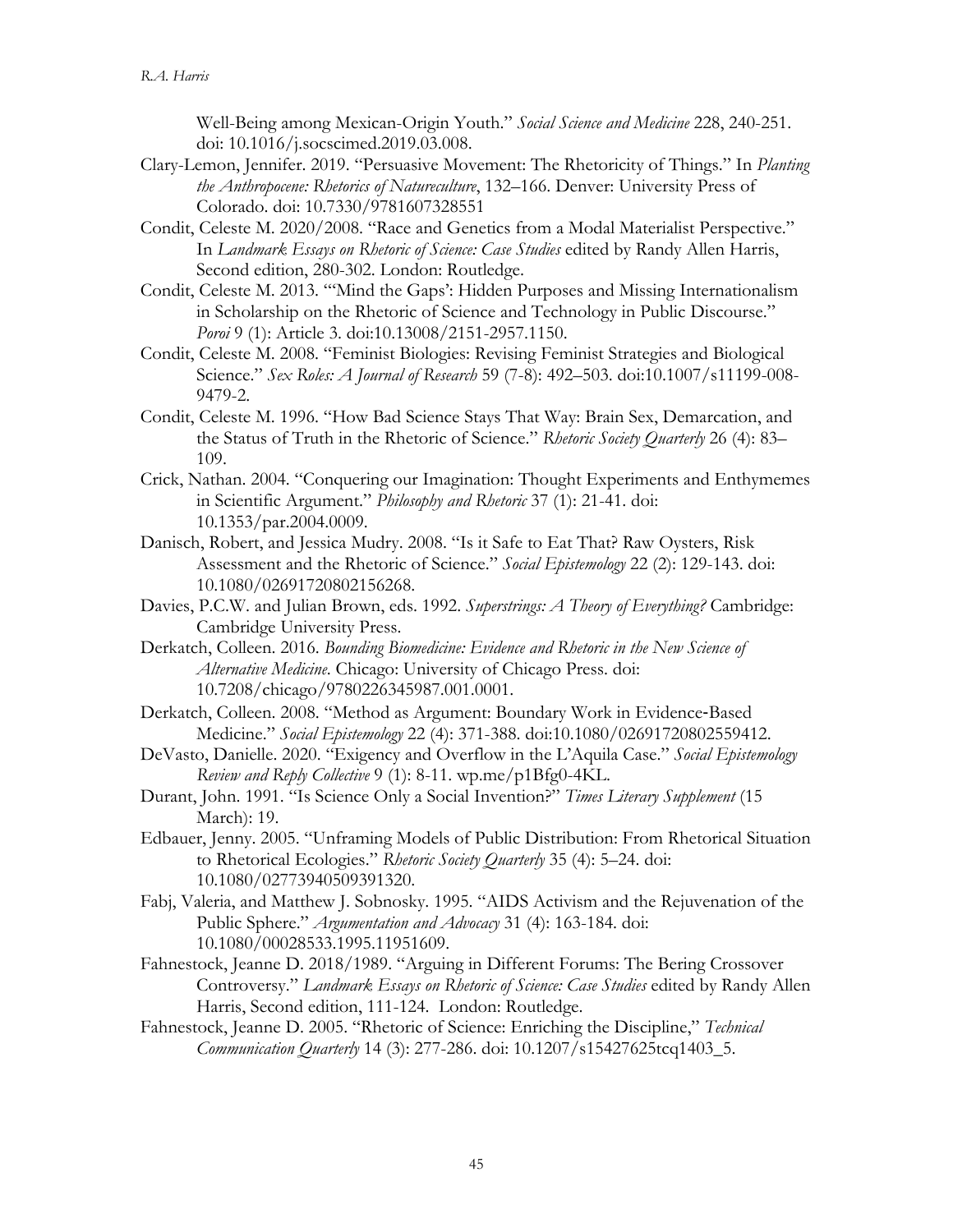

- Fahnestock, Jeanne D 2005. "Cell and Membrane: The Rhetorical Strategies of a Marginalized View." In *Rhetoric and Incommensurability* edited by Randy Allen Harris, 391-423. Parlor Press.
- Fahnestock, Jeanne D. 1998. "Accommodating Science: The Rhetorical Life of Scientific Facts." *Written Communication* 15 (3): 330-350. doi:10.1177/0741088386003003001.
- Feldbacher-Escamilla, Christian J. 2020. "Overflow, Expertise, and the L'Aquila Case." *Social Epistemology Review and Reply Collective* 9 (3): 25-33. wp.me/p1Bfg0-4TD.
- Gaonkar, Dilip Parameshwar. 1997/1993. "The Idea of Rhetoric in the Rhetoric of Science." In *Rhetorical Hermeneutics: Invention and Interpretation in the Age of Science* edited by Alan G. Gross and William Keith, 25–85. Albany: SUNY Press.
- Gaonkar, Dilip Parameshwar. 1990a. "Rhetoric and Its Double." In *The Rhetorical Turn: Invention and Persuasion in the Conduct of Inquiry* edited by Herbert S. Simons, 341–360. Chicago: Chicago: University of Chicago Press. doi: 10.7208/9780226759036-016.
- Gaonkar, Dilip Parameshwar. 1990b. "Object and Method in Rhetorical Criticism: From Wichelns to Leff and McGee." *Western Journal of Speech Communication* 54 (3): 290-316. doi: 10.1080/10570319009374344.
- Geiger, Don. 1958. "Rhetoric and Science: Notes for a Distinction." *The Speech Teacher* 7 (1): 54-60. doi: 10.1080/03634525809376922.
- Graham, S. Scott. 2020. *Where's the Rhetoric? Imagining a Unified Field*. Columbus: Ohio State University Press. doi: 10.26818/9780814214534.
- Graham, S. Scott. 2015. *The Politics of Pain Medicine: A Rhetorical-Ontological Inquiry*. Chicago: University of Chicago Press. doi: 10.7208/chicago/9780226264196.001.0001.
- Graham, S. Scott and Carl G. Herndl. 2013. "Multiple Ontologies in Pain Management: Toward a Postplural Rhetoric of Science." *Technical Communication Quarterly* 22 (2): 103-125. doi: 10.1080/10572252.2013.733674.
- Graham, S. Scott and Carl G. Herndl. 2011. "Talking Off-Label: The Role of Stasis in Transforming the Discursive Formation of Pain Science." *Rhetoric Society Quarterly* 42 (2): 145–167. doi: 10.1080/02773945.2011.553764.
- Graham, S. Scott and Linda Walsh. 2019. "There's No Such Thing as a Scientific Controversy." *Technical Communication Quarterly* 28 (3): 192-206. doi: 10.1080/10572252.2019.1571243.
- Graves, Heather Brodie. 1995. "Rhetoric and Reality in the Process of Scientific Inquiry." *Rhetoric Review* 14 (1): 106-125.
- Gross, Alan G. 2020/2009. "Presence as a Consequence of Verbal-Visual Interaction: A Theoretical Approach." In *Landmark Essays on Rhetoric of Science: Issues and Methods* edited by Randy Allen Harris, 324-341. London: Routledge.
- Gross, Alan G. 1994. "Is a Rhetoric of Science Policy Possible?" *Social Epistemology* 8 (3): 273-280, doi: 10.1080/02691729408578752.
- Gross, Alan G. 1990. *The Rhetoric of Science*, Cambridge: Harvard University Press. (Second edition, 1996).
- Gruber, David R. 2022. "Rethinking ARSTM's Rhetorical Adventure, on 'Issues and Methods'." *Poroi* 16 (2): 1-11. doi: 10.17077/2151-2957.31093.
- Gruber, David R., and Harris, RA. 2018. "Scientific Futures for a Rhetoric of Science: We Do This and They Do That?" *Poroi* 14 (2): Article 2. doi: 10.13008/2151-2957.1282.
- Harris, Randy Allen. To appear. "Rules are Rules: Rhetorical Figures as Algorithms." In *Logic and Algorithms in Computational Linguistics* (Studies in Computational Intelligence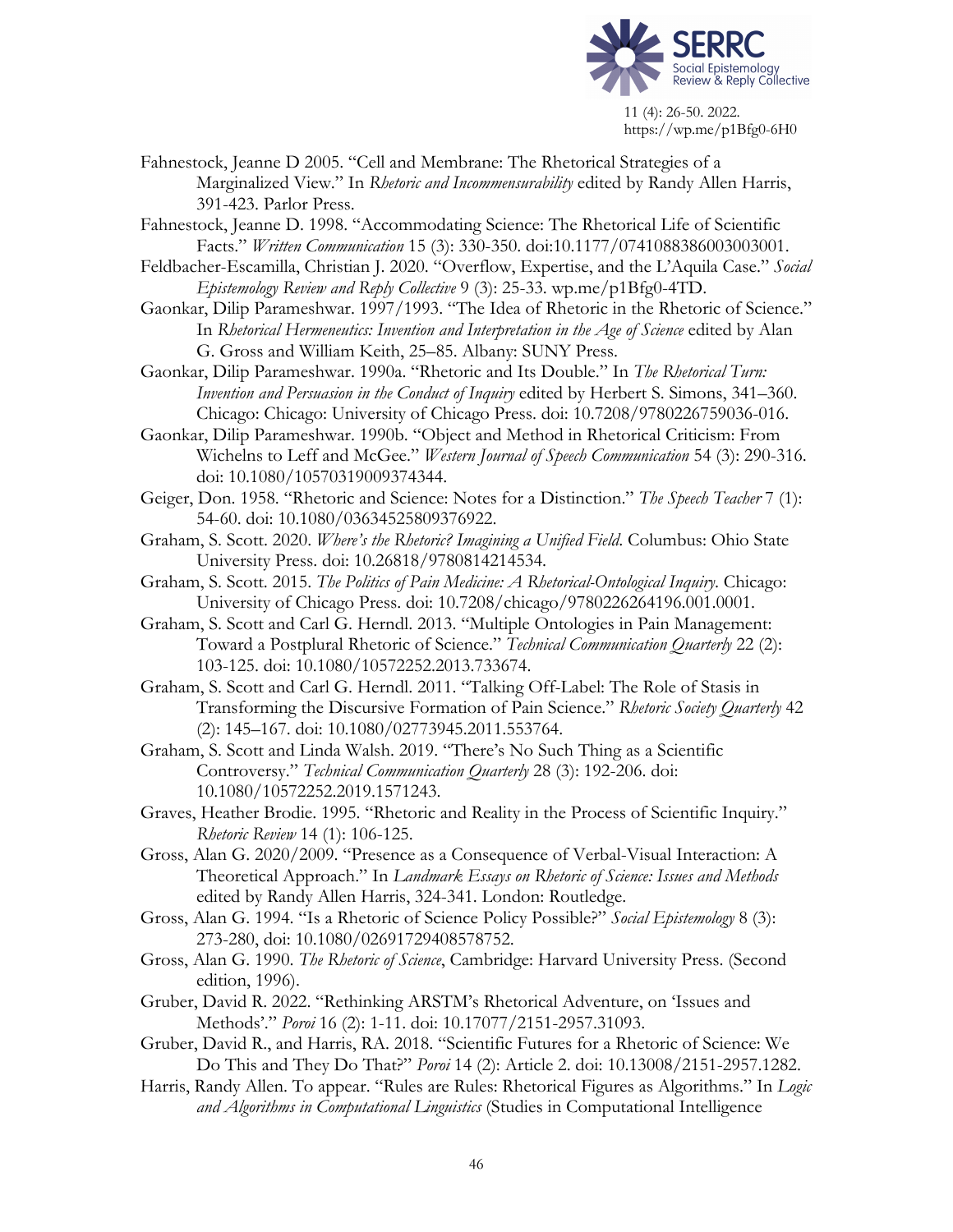Series), edited by Roussanka Loukanova, Peter LeFanu Lumsdaine, and Reinhard Muskens. Berlin: Springer.

- Harris, Randy Allen. 2021. "X Marks the Spot: An Appreciative Response to Morales's Review of *Landmark Essays on Rhetoric of Science: Case Studies* and *Issues and Methods*." *Social Epistemology Review and Reply Collective* 10 (9): 61-67. wp.me/p1Bfg0-6bp.
- Harris, Randy Allen, ed. 2020a. *Landmark Essays on Rhetoric of Science: Issues and Methods*. London: Routledge.
- Harris, Randy Allen. 2020b. "Dementia, Rhetorical Schemes, and Cognitive Resilience." *Poroi* 15 (1): Article 2. doi: 10.13008/2151-2957.1301.
- Harris, Randy Allen, ed. 2018/1997. *Landmark Essays on Rhetoric of Science: Case Studies*. London: Routledge.
- Harris, Randy Allen, ed. 2005. *Rhetoric and Incommensurability*. West Lafayette: Parlor Press.
- Harris, Randy Allen. 1991. "Review of Gross 1990." *Rhetoric Society Quarterly* 21 (4): 32-35. doi: 10.1080/02773949109390932.
- Harris, Randy Allen. 1990. "Assent, Dissent, and Rhetoric in Science." *Rhetoric Society Quarterly* 20 (1): 13-37. doi: 10.1080/02773949009390867.13
- Hasian, Marouf Jr. and Earl Croasmun. 1992. "The Legitimizing Function of Judicial Rhetoric in the Eugenics Controversy." *Argumentation and Advocacy* 28 (3): 123-134. doi: 10.1080/00028533.1992.11951538.
- Hasian, Marouf Jr. 2004. "Transnational Genome Debates and the Return of Eugenics. In *New Frontiers in International Communication Theory* edited by Mehdi Semati, 263-278. Toronto: Rowman and Littlefield.
- Hawhee, Debra. 2015. "Rhetoric's Sensorium." *Quarterly Journal of Speech* 101 (1): 2-17. doi:10.1080/00335630.2015.995925.
- Heifferon, Barbara and Stuart C. Brown, eds. 2008. *Rhetoric of Healthcare: Essays Toward a New Disciplinary Inquiry*. New York: Hampton Press.
- Herndl, Carl G. 2016. "Doing and Knowing in the L'Aquila Case." *Social Epistemology Review and Reply Collective* 5 (6): 1-6. wp.me/p1Bfg0-30p
- Hunter, Lynette. 1991. "Rhetoric and Artificial Intelligence." *Rhetorica* 9 (4): 317–340. doi: 10.1525/rh.1991.9.4.317.
- Jack, Jordynn. 2009. "A Pedagogy of Sight: Microscopic Vision in Robert Hooke's *Micrographia*." *Quarterly Journal of Speech* 95 (2): 192-209. doi: 10.1080/00335630902842079.
- Keeling, Diane Marie, Patricia Garza, Charisse Michelle Nartey, and Anne-Ruxandra Carvunis. 2020. "The Recalcitrance and Resilience of Scientific Function." *Poroi* 15 (1). doi: 10.13008/2151-2957.1299.
- Kelso, James A. 1980. "Science and the Rhetoric of Reality." *Central States Speech Journal* 31 (1): 17-29. doi: 10.1080/10510978009368036.
- Keränen, Lisa. 2010. *Scientific Characters: Rhetoric, Politics, and Trust in Breast Cancer Research*. Tuscaloosa: University of Alabama Press.
- Locke, Simon. 2013. "Colouring in the 'Black-Box': Alternative Renderings of Scientific Visualisations in Two Comic Book Cosmologies." *Public Understanding of Science* 22 (3): 304–320. doi: 10.1177/0963662511403877.

<sup>13</sup> Reprinted in *Humanistic Aspects of Technical Communication* (Paul Dombrowski, editor; Baywood, 1994), and in *Teaching Argument in the Composition Course: Background Readings* (Timothy Barnett, editor; Bedford/St.Martin's Press, 2002).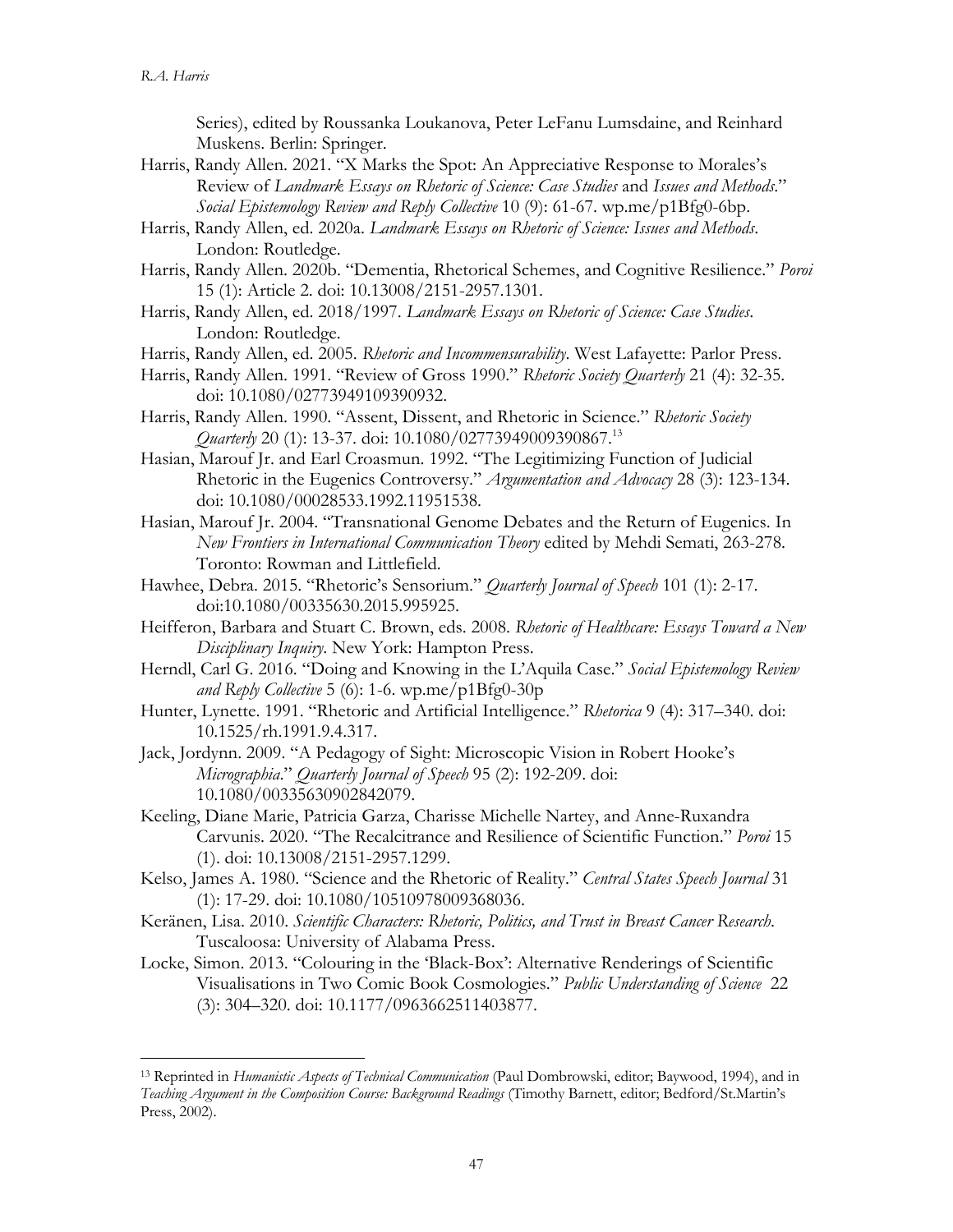

Melonçon, Lisa, S. Scott Graham, Jenell Johnson, John A. Lynch, and Cynthia Ryan, eds. 2020. *Rhetoric of Health and Medicine As/Is: Theories and Approaches for the Field.* Dayton: The Ohio State University Press.

Melonçon, Lisa and Blake Scott, eds. 2017. *Methodologies for the Rhetoric of Health and Medicine*. London: Routledge/Taylor and Francis Group.

- Mehlenbacher, Ashley Rose and Carolyn R. Miller. 2018/2017. "Intersections: Scientific and Parascientific Communication on the Internet," In *Landmark Essays on Rhetoric of Science: Case Studies*, edited by Randy Allen Harris, Second edition, London: Routledge, 239-260.
- Mehlenbacher, Ashley Rose, and Kate Maddalena. 2020/2016. "Networks, Genres, and Complex Wholes: Citizen Science and How We Act Together Through Typified Text," In *Landmark Essays on Rhetoric of Science: Issues and Methods* edited by Randy Allen Harris, 342-358. London: Routledge.
- Mill, John Stuart. 1867. *On Liberty*. London: Longmans, Green, and Company,
- Miller, Carolyn R. 2020/1992. "Kairos in the Rhetoric of Science." In *Landmark Essays on Rhetoric of Science: Case Studies* edited by Randy Allen Harris, 184-202. London: Routledge.
- Miller, Carolyn R. 1994. "Opportunity, Opportunism, and Progress: Kairos in the Rhetoric of Technology." *Argumentation* 8 (1): 81-96.
- Mol, Annemarie. 2002. *The Body Multiple: Ontology in Medical Practice*. Durham: Duke University Press.
- Moriarty, Devon. 2019. "Building on Aggregate Ethos: A Response to Hartelius." *Social Epistemology Review and Reply Collective* 8 (12): 50-54. wp.me/p1Bfg0-4Jf.
- Moriarty, Devon, and Ashley Rose Mehlenbacher. 2019. "The Coaxing Architecture of Reddit's r/science: Adopting Ethos-Assessment Heuristics to Evaluate Science Experts on the Internet." *Social Epistemology* 33 (6): 514-524. doi: 10.1080/02691728.2019.1637964
- Morales, Alex William. 2021. "An X Too Far: A Review of Randy Allen Harris's *Landmark Essays on Rhetoric of Science: Case Studies* and *Issues and Methods*." *Social Epistemology Review and Reply Collective* 10 (5): 20-24. wp.me/p1Bfg0-5Pu.
- Morales, Alex William. 2022. "Why Didn't I Pick a Fight About X?: An Inquisitive Response to Harris." *Social Epistemology Review and Reply Collective* 11 (1): 1-6. wp.me/p1Bfg0- 6qv.
- Myers, Greg. 2018/1985. "Text as Knowledge Claims: The Social Construction of Two Biology Articles," In *Landmark Essays on Rhetoric of Science: Case Studies*, edited by Randy Allen Harris, 280-306. London: Routledge.
- Northcut, Kathryn M. 2011. "Insights from Illustrators: The Rhetorical Invention of Paleontology Representations." *Technical Communication Quarterly* 20 (3): 303-326. doi: 10.1080/10572252.2011.578236.
- Ochs, Elinor and Sally Jacoby. 1997. "Down to the Wire: The Cultural Clock of Physicists and the Discourse of Consensus." *Language in Society* 26 (4): 479-505. doi: 10.1017/S0047404500021023.
- Pietrucci, Pamela. 2022. "*Landmark Essays on Rhetoric of Science: Case Studies* by Randy A. Harris and a Meditation on the Past, Present, and Future of RoS in the Public Sphere." *Poroi* 16 (2). 11-22. doi: 10.17077/2151-2957.31093.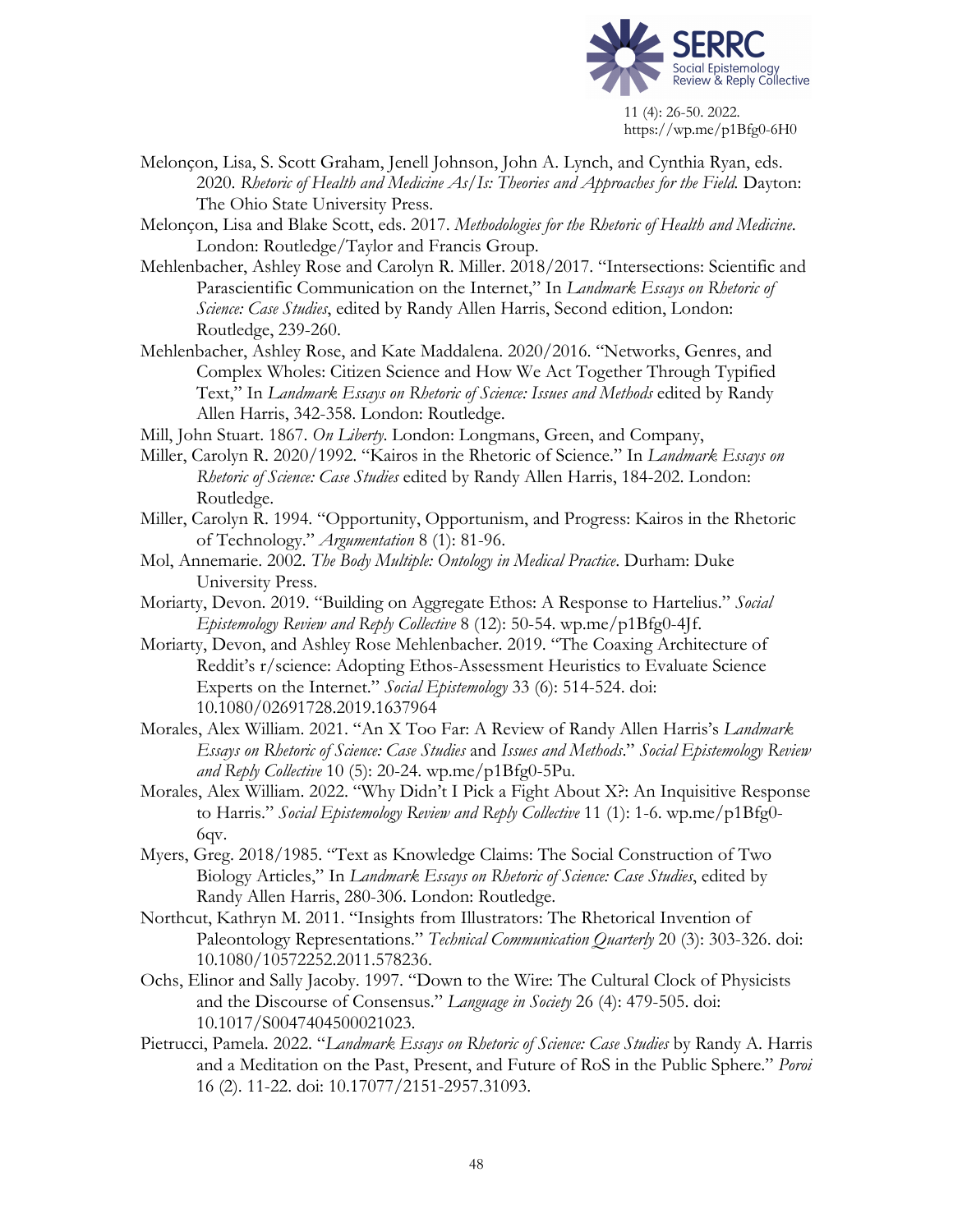- Pietrucci, Pamela. 2020. "Blasting for Science." In *Routledge Handbook of Language and Science* edited by David R. Gruber and Linda Olman, 319-332. London: London: Routledge. doi: 10.4324/9781351207836.
- Pietrucci, Pamela and Leah Ceccarelli. 2020. "What Did We Learn From L'Aquila? Scientist Citizens and Public Communication." *Social Epistemology Review and Reply Collective* 9 (7): 22-28. wp.me/p1Bfg0-5cZ.
- Pietrucci, Pamela and Leah Ceccarelli. 2019. "Scientist Citizens: Rhetoric and Responsibility in L'Aquila." *Rhetoric and Public Affairs* 22 (1). 95-128. doi: 10.14321/rhetpublaffa.22.1.0095.
- Pietrucci, Pamela and David R. Gruber. 2022. "Where Did the Rhetoric of Science Go? A Double Review of *Landmark Essays on Rhetoric of Science*, *Case Studies* and *Issues and Methods*, a two volume edited collection by Randy Harris." *Poroi* 16 (2): 1-26. doi: 10.17077/2151-2957.31093.

Ravetz, Jerome R. 1991. "Just Words." *Nature* 350 (7 March): 30-31.

- Reeves, Carol. 2018/1992. "Owning a Virus: The Rhetoric of Scientific Discovery Accounts," In *Landmark Essays on Rhetoric of Science: Case Studies* edited by Randy Allen Harris, Second edition, 225-238. London: Routledge.
- Reeves, Carol. 2011. "Scientific Visuals, Language, and the Commercialization of a Scientific Idea: The Strange Case of the Prion." *Technical Communication Quarterly* 20 (3): 239- 273. doi: 10.1080/10572252.2011.578237.
- Schryer, Catherine F. 1993. "Records as Genre." *Written Communication* 10 (2): 200–234. doi: 10.1177/0741088393010002003
- Schryer, Catherine F. 1999. "Genre Time/Space: Chronotopic Strategies in the Experimental Article." *JAC: A Journal of Composition Theory* 19 (1): 81–89.
- Scott, Blake, Judy Z. Segal, and Lisa Keränen. 2013. "Rhetoric of Health and Medicine: Inventional Possibilities for Scholarship and Engaged Practice." *Poroi* 9 (1): 1-6. doi: 10.13008/2151-2957.1157.
- Secor, Marie, and Linda Walsh. 2004. "A Rhetorical Perspective on the Sokal Hoax: Genre, Style, and Context." *Written Communication* 21 (1): 69–91. doi: 10.1177/0741088303261037.
- Segal, Judy Z. 2007. "lIlness as Argumentation: A Prolegomenon to the Rhetorical Study of Contestable Complaints." *Health* 11 (2): 227–244. doi: 10.1177/1363459307074695.
- Segal, Judy Z. 2005. *Health and the Rhetoric of Medicine*. Carbondale: Southern Illinois University Press.
- Segal, Judy Z. 1994. "Patient Compliance, the Rhetoric of Rhetoric, and the Rhetoric of Persuasion." *Rhetoric Society Quarterly* 23 (3/4): 90–102. doi: 10.1080/02773949409390998.
- Simons, Herbert W., ed. 1990. *The Rhetorical Turn: Invention and Persuasion in the Conduct of Inquiry*. Chicago: University of Chicago Press.
- Skinner, Carolyn. 2009. "'She Will Have Science': Ethos and Audience in Mary Gove's *Lectures to Ladies*." *Rhetoric Society Quarterly* 39 (3): 240-259. doi: 10.1080/02773940902766730.
- Smith, David H. and Loyd S. Pettegrew, 1986. Mutual "Persuasion as a Mode for Doctor-Patient. Communication." *Theoretical Medicine: An International Journal for the Philosophy and Methodology of Medical Research and Practice* 7 (June): 127-146.
- Sullivan, Dale L. 1991. "The Epideictic Rhetoric of Science." *Journal of Business and Technical Communication* 5 (3): 229–245. doi: 10.1177/1050651991005003001.